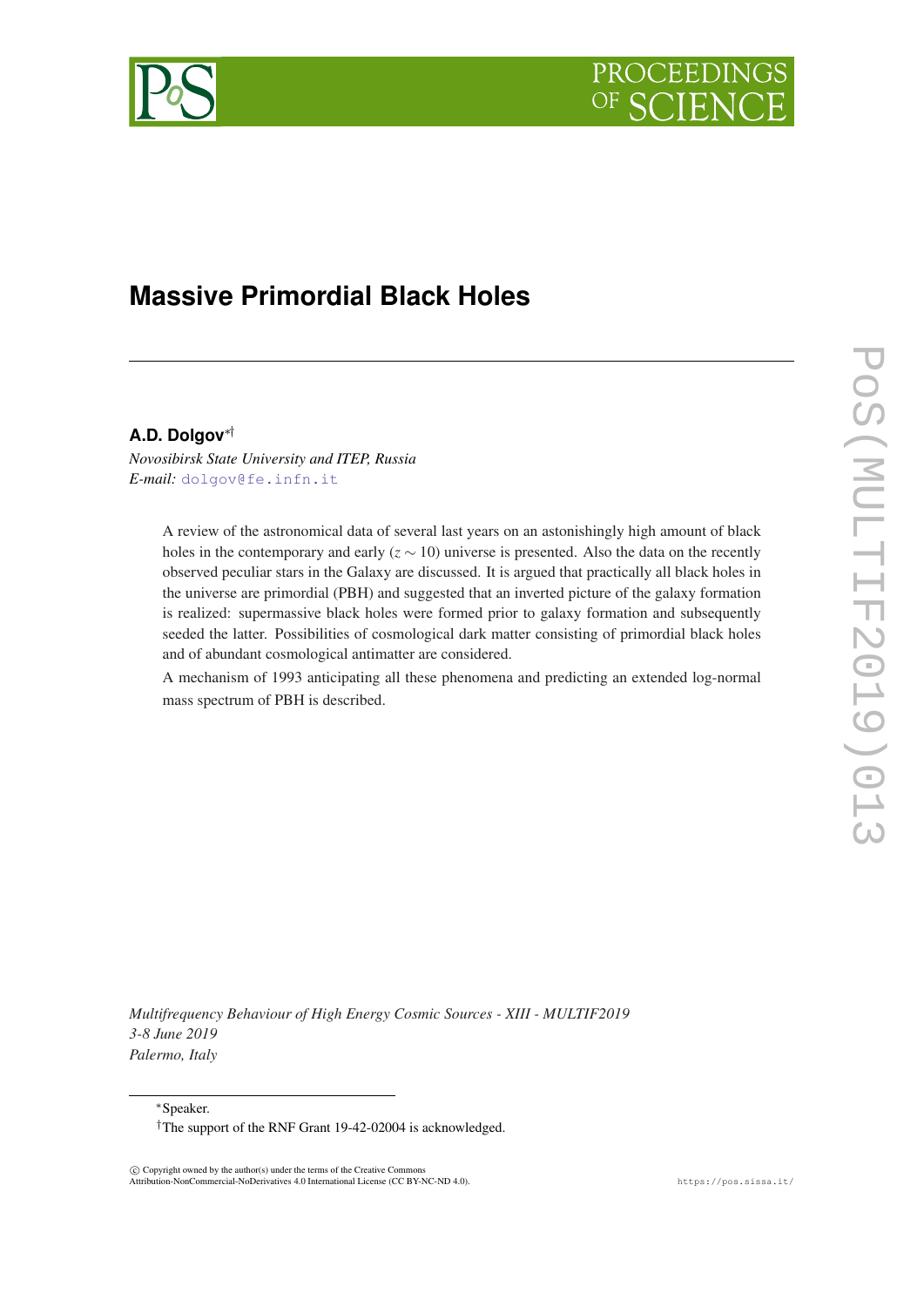## <span id="page-1-0"></span>1. Introduction

Recent astronomical data, which keep on appearing almost every day, show that the contemporary, *z* ∼ 0, universe is much more abundantly populated by all kind of black holes, than it was expected even a few years ago. There are lots of black holes in all mass intervals:

•massive, from a fraction of  $M_{\odot}$  up to  $\geq 100M_{\odot}$ ,

•supermassive (SMBH),  $M \sim (10^6 - 10^9)M_{\odot}$ ,

• intermediate mass (IMBH)  $M \sim (10^3 - 10^5) M_{\odot}$ ,

The origin of most of these black hole is not clear, to say the least.

In addition, there is a population of peculiar stars in the Galaxy (too old, too fast, and with an unusual chemical content) which are at odds with the conventional astrophysics.

Moreover, the data collected during last several years indicate that the young universe at *z* ∼ 10 is grossly overpopulated with unexpectedly high amount of:

• bright QSOs, alias supermassive BHs, with masses up to  $M \sim 10^{10} M_{\odot}$ ;

- superluminous young galaxies;
- supernovae, gamma-bursters;
- dust and heavy elements.

The canonical mechanism of formation of SMBH even in the present day universe demands at least an order of magnitude longer time than the universe age,  $t_U = 14.6 \cdot 10^9$  vears, and the problem of their formation in ten times younger universe at *z* ∼ 10 is multifold more pronounced.

In this talk a review of these surprising astronomical observations is presented and the mechanism suggested a quarter of century ago of primordial black hole (PBH) and peculiar star formation [\[1,](#page-16-0) [2\]](#page-16-0), which neatly solves the above mentioned problems, is described. Not only abundant PBHs but also a significant amount of rather strange primordial stars are predicted, They may make a considerable or even 100% contribution to the cosmological dark matter. To some extent the content of this talk coincides with the author's review [\[3\]](#page-16-0), but of course during the last one-two years much more new observational data have been obtained.

# 2. Black Holes: what's that

#### 2.1 Observations of black holes

Existence of black holes (BHs) was first envisaged by John Mitchell in 1784, who predicted that there might be bodies with so strong gravitational field that the second cosmic velocity would be larger than the speed of light. He concluded that they neither shine not reflect light, i.e. they are absolutely dark, and it is impossible to observe to them.

This is not precisely true, because BHs can emit all kind of radiation in the process of their evaporation predicted by Stephen Hawking and, though nobody yet has seen it, there are no doubts that such process exists. The life-time of a BH with respect to evaporation scales as its mass cube, and for  $M_{BH} = 5 \cdot 10^{14}$  g the life-time is close to the universe age  $t_U \approx 10^{10}$  years. So the stellar mass BHs (and of course heavier ones) will survive even after all the protons in the universe will decay, since their life-time is presumably finite, about  $10^{33}$  vears.

BHs strongly interact with the surrounding matter and it makes them very visible. For example, the most powerful sources of radiation in the universe are quasars (QSO) which are pointl-like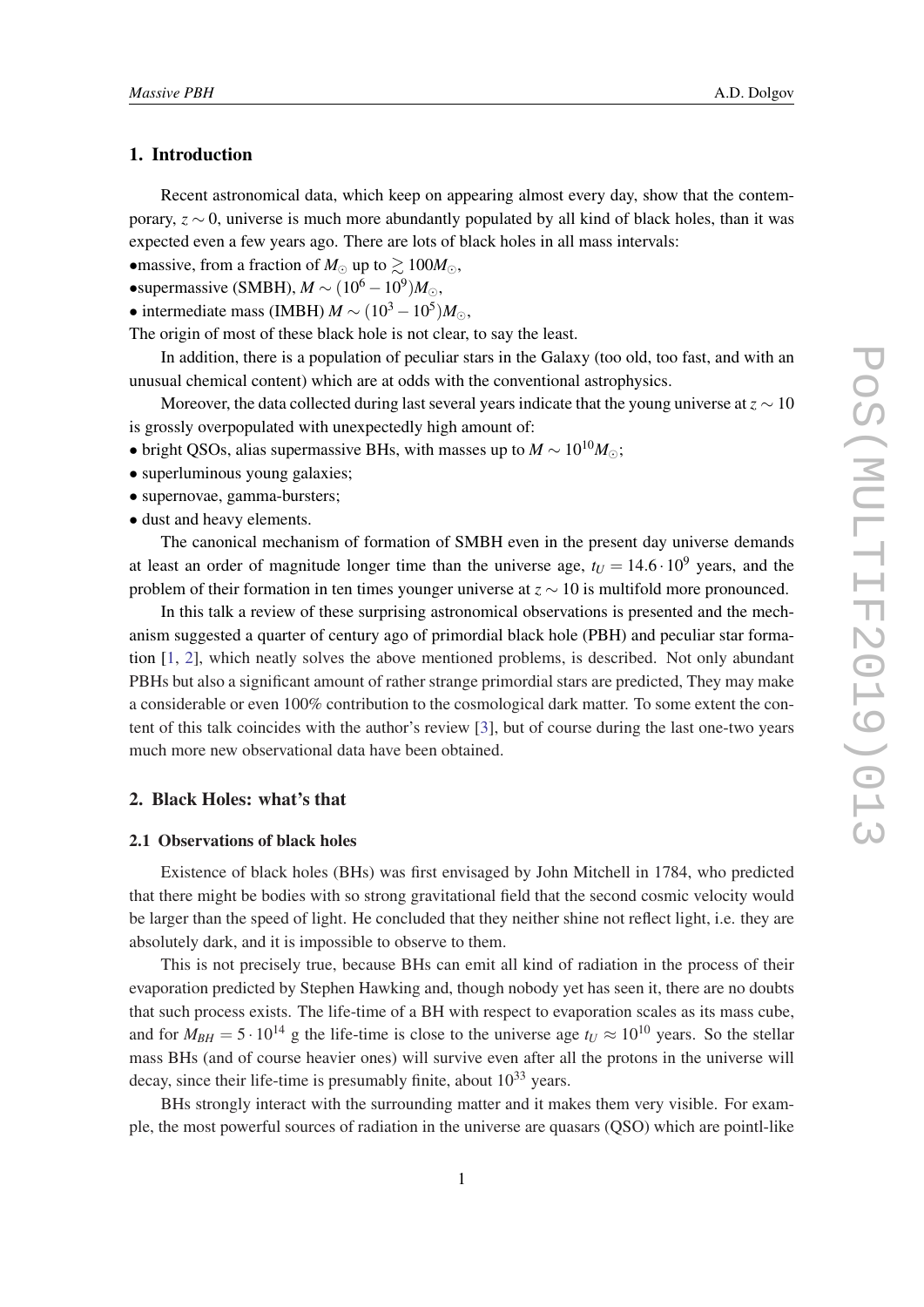objects, within the accuracy of the telescopes, and shine as thousands of galaxies. The only plausible mechanism of explanation for the operation of the central QSO engine is the emission of radiation in the process of collisions of ultra-relativistic particles accreting to a supermassive black hole (SMBH) in the center. Such process can heat the surrounding matter up to million degrees.

Less massive BHs are also observed through emission of X-rays from the heated gas around them.

Another way to observe BHs is based on studying the star motion around an invisible gravitating object of small size. That's how the central BH in our Galaxy manifests itself.

All these methods are indirect. They indicate only that in a small volume a large mass is concentrated. Based on the theory, General Relativity (GR), one may conclude that there is a BH inside this volume.

BHs may also be spotted by the gravitational lensing of some invisible objects. In this way the Massive Astrophysical Compact Halo Objects (MACHOs) have been discovered. One, of course, cannot exclude that these invisible objects are e.g. some low luminosity stars.

Because of all that some skepticism concerning an existence of BH was not eliminated, but recently it was strongly hit by the registration of gravitational waves (LIGO and Virgo) and by the photo of a black hole shadow (see below).

The form of the signal created by gravitational waves is best fit to the hypothesis that it is emitted by a coalescing BH binary with the Schwarzschild metric of each BH. Masses of both initial BH and the final one are accurately determined and their spins are measured. These are the first observations proving the validity of GR for strong gravitational fields. All numerous earlier tests were performed only for very weak fields.

The Event Horizon Telescope Collaboration have made a snapshot of BH shadow [[4](#page-16-0)] in full agreement with the GR predictions. The photographed BH is situated in giant elliptical galaxy M87, at the distance 16.4 Mpc. The measured BH mass is huge,  $M = (6.5 \pm 0.7) \cdot 10^9 M_{\odot}$ , It is the most massive BH registered in the present day universe, at the redshift  $z = 0$ .

#### 2.2 GR solutions predicting black holes

According to General Relativity four and only four different types of BHs can exist. These solutions are characterized by three parameters, the so called hairs, which can be measured through the gravitational and electric fields by an observer outside BH. These "hairs" are the BH mass *M*, its electric charge *Q*, and the angular momentum, spin, characterized by the dimensionless parameter *a*, which is confined in the limits:  $0 < a < 1$ .

There are four types of the (analytic!) solutions of the General Relativity equations describing all four possible types of BHs:

- Schwarzschild solution (1916), the simplest BH with  $Q = a = 0$ ;
- Reissner-Nordström solution (1916,1918), with $Q \neq 0$ , but  $a = 0$ ;
- Kerr solutiion (1963) with  $a \neq 0$  but  $Q = 0$ ;
- Kerr-Newman solution (1965)  $Q \neq 0$  and  $a \neq 0$ .

Note that if the photon mass is nonzero,  $m<sub>\gamma</sub> \neq 0$ , whatever tiny, electric hairs do not exist. Coulomb field around electrically charged BH completely disappears. There is no continuous transition from  $m_{\gamma} \neq 0$  to  $m_{\gamma} = 0$ .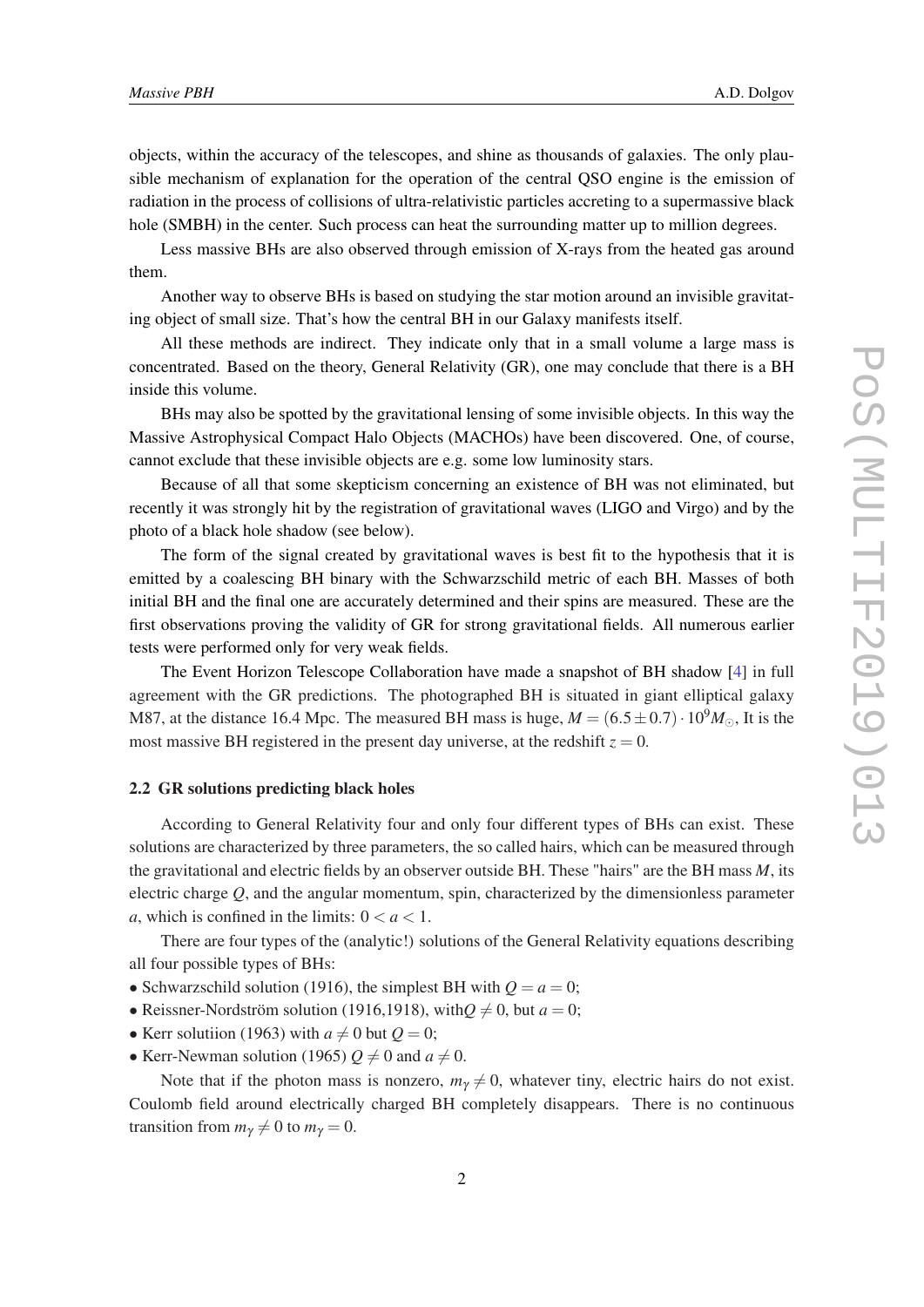The metric around the Schwarzschild black hole with mass *M* has the form:

$$
ds^{2} = \eta dt^{2} - (1/\eta)dr^{2} - r^{2}d\theta^{2} - r^{2}sin^{2}\theta d\phi^{2},
$$
 (2.1)

where  $\eta = 1 - r_g/r$ , with the gravitational radius (or Schwartzschildt horizon) equal to  $r_g =$  $2M/m_{Pl}^2$  and  $m_{Pl} \approx 1.2 \cdot 10^{19}$  GeV is the Planck mass. In the natural system of units (see Sec. [5](#page-13-0))  $1/m_{Pl}^2$  is equal to the Newtonian gravitational coupling constant.

This metric has a striking property that an object falling into a BH never cross the horizon (by the clock of a distant observer). That's why Zeldovich and Novikov called black holes as frozen stars.

#### 2.3 Black holes by creation mechanisms

There are three possible types of BH creation and accordingly the black holes have the names: astrophysical BHs, supermassive BHs in galactic centers (SMBH), and primordial black holes PBH), though such a devision is rather arbitrary.

• Astrophysical black holes, which are created by stellar collapse, when star exhausted its fuel and the internal pressure became so weak that it could not resist gravity. Masses of such BHs are expected expected to be just above the neutron star masses,  $3M_{\odot}$ , and normally quite close to it. Instead the observed mass spectrum of BHs in the Galaxy has maximum at  $M \approx 8M_{\odot}$  with the width:  $\sim (1-2)M_{\odot}$  (see below). There is no convincing explanation of these data.

• BH crated by accretion of matter to the regions with excessive matter density. Presumably in any large galaxy there is a supermassive BH (SMBH). The masses of these black holes are in the range from billions solar masses,  $M \sim 10^9 M_{\odot}$  in elliptic and lenticular galaxies and  $M \sim (10^6 - 10^7) M_{\odot}$  in elliptic galaxies, like Milky Way.

However, the known mechanisms of accretion is not efficient enough to create such monsters during the available time equal to the universe age  $t_U \approx 15$  Gyr. A longer, more than by an order of magnitude, time duration is necessary. Moreover SMBH are found in very small galaxies and one SMBH lives even in almost empty space. SMBH are also discovered recently in quite young universe with the age about 0.5 -1 Gyr. Their formation is multifold less probable. Massive seed are necessary, but their origin is mysterious.

It is tempting to conclude that the SMBH are primordial and type of the galaxy is determined by the mass of BH and not vice versa.

• Primordial black holes (PBH) created at pre-stellar epoch in the very early universe. The canonical picture of their creation is the following. It might happen in the early universe that the density contrast was accidentally very large,  $\delta \rho / \rho \sim 1$ , at the cosmological horizon scale. Normally  $\delta\rho/\rho \sim 10^{-4}$ , but large fluctuations at small scales are not excluded. Such a piece of volume would be inside its gravitational radius, so it decoupled from the cosmological expansion and became a black hole. Such a scenario of PBH formation has been suggested by Zeldovich and Novikov [\[5\]](#page-16-0) and elaborated later by Carr and Hawking [\[6\]](#page-16-0).

Usually this mechanism leads to creation of PBHs with rather low masses and with sharp almost delta-function mass spectrum. A different mechanism suggested in our paper with J. Silk [[1](#page-16-0)] (see also [\[2\]](#page-16-0)) could make PBH with masses exceeding millions solar masses and with the extended log-normal mass spectrum which became quite popular recently.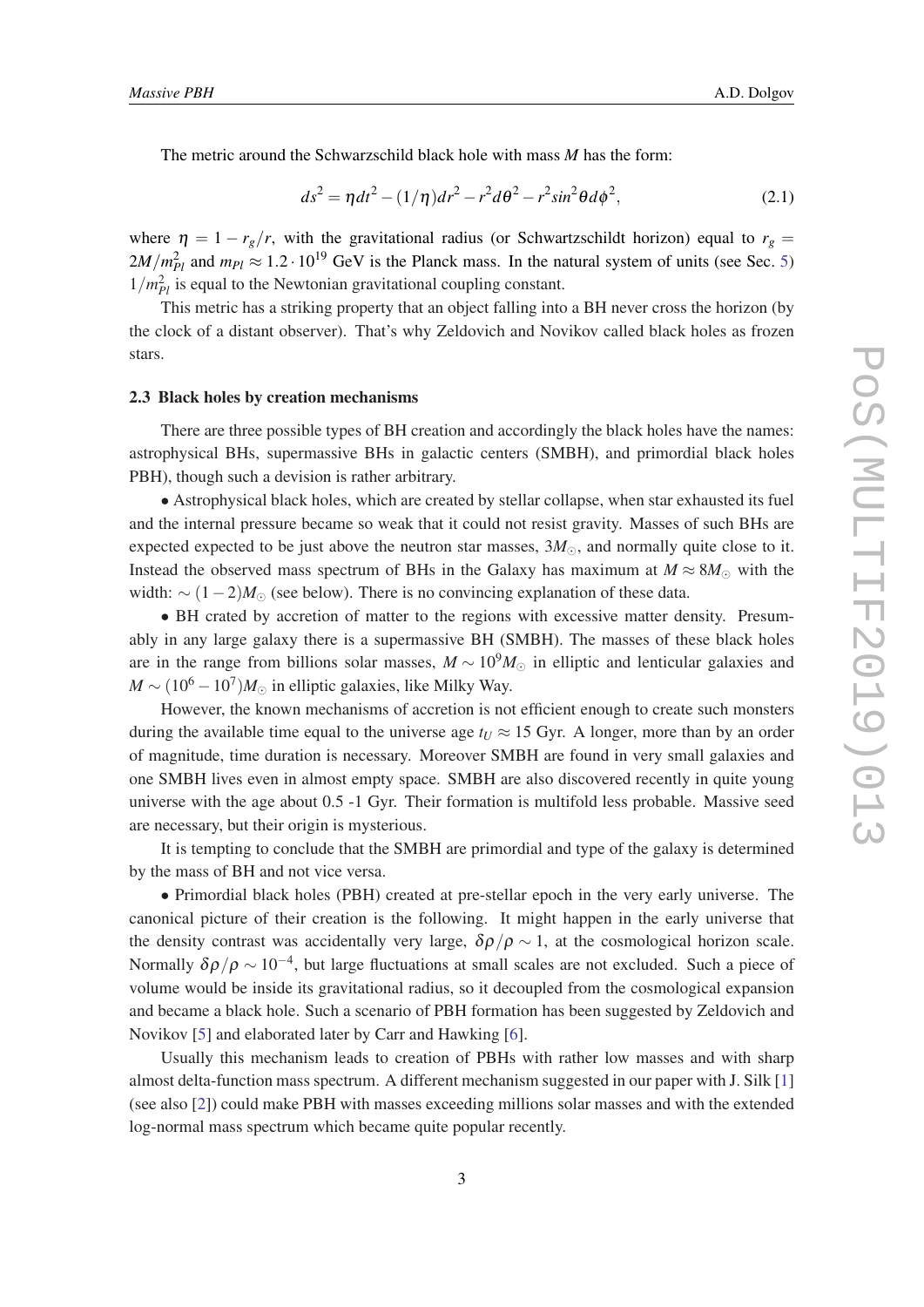## 3. Puzzles of the present day universe

#### 3.1 Supermassive black holes today

Every large galaxy and even several smaller ones contain a central supermassive BH with mass larger than 10<sup>9</sup>*M*<sub>⊙</sub> in giant elliptical and compact lenticular galaxies and ~ 10<sup>6</sup>*M*<sub>☉</sub> in spiral galaxies like Milky Way. The most massive out of them is the recently observed BH with the mass mass  $(6.5 \pm 0.7) \cdot 10^9 M_{\odot}$ , see subsection [2.1.](#page-1-0) The origin of these BHs is not understood. The accepted faith is that these BHs are created by matter accretion to a central seed. But, the usual accretion efficiency is insufficient to create them during the Universe life-time, 14.6 Gyr. According to the calculations of ref. [\[7\]](#page-16-0) to create the supermassive black hole SgrA\* with the mass  $\sim$  4 × 10<sup>6</sup>*M*<sub>⊙</sub> at the centre of our Galaxy the mean accretion rate of  $4 \times 10^{-4} M_{\odot}$  per year is required. At present, X-ray observations constrain the rate of hot gas accretion to  $\dot{M} \sim 3 \times 10^{-6} M_{\odot}$  per year and polarization measurements constrain it near the event horizon to  $\dot{M}_{horizon} \sim 10^{-8} M_{\odot}/\text{yr}$ . Thus the universe age is short by two orders of magnitude.

Even more puzzling: SMHBs are observed in small galaxies and even in almost EMPTY space, where the material to make a SMBH cannot be found.

There are a few more pieces of evidence indicating that the conventional picture of SMBH formation is not compatible with observations. The mass of BH is typically 0.1% of the mass of the stellar bulge of galaxy [[8](#page-16-0), [9](#page-16-0)] but some galaxies may have huge BH: e.g. NGC 1277 has the central BH of  $1.7 \times 10^{10} M_{\odot}$ , or 60% of its bulge mass. [\[10\]](#page-16-0). This creates serious problems for the standard scenario of the formation of central supermassive BHs by accretion of matter in the central part of a galaxy.

Hence an inverted picture looks more plausible, when first a supermassive BH was formed and attracted matter being a seed for subsequent galaxy formation, as it is suggested in refs. [[1](#page-16-0), [2](#page-16-0), [10\]](#page-16-0).

A really striking piece of evidence in favor of creation of SMBH prior to the galaxy formation is a discovery of "A Nearly Naked Supermassive Black Hole"[[11\]](#page-16-0) with the host galaxy having much smaller mass than the SMBH.

There are some more systems of multiple SMBH in close vicinity, which is highly improbable in the conventional model. There are:

• four binaries of SMBH discovered during recent years [[12,](#page-16-0) [13](#page-16-0), [14](#page-16-0), [15\]](#page-16-0).

• a physical association of four quasars at  $z \approx 2$  [\[16\]](#page-17-0). The probability of finding a quadruple quasar in such close vicinity is  $\sim 10^{-7}$ .

• triple quasar [[17\]](#page-17-0). Such a structure can only satisfy one of the three scenarios: a triple supermassive black hole (SMBH) interacting system, a triple AGN, or a recoiling SMBH.

An orthodox point of view for the explanation of appearance of such structures is merging of two spiral galaxies creating an elliptical galaxy, leaving two or more SMBHs in the center of the merged elliptical. No other way is found in the traditional approach. However, even one SMBH is hard to create. Heretic but simpler suggestion is that primordial SMBH formed binaries in the very early universe and seeded galaxy formation

## 3.2 Intermediate mass black holes

Intermediate mass black holes (MBH) are those with the masses in the interval  $M = (10^3 - 10^5)M_{\odot}$ . Nobody expected them and now they came out as if from cornucopia (cornu copiae). According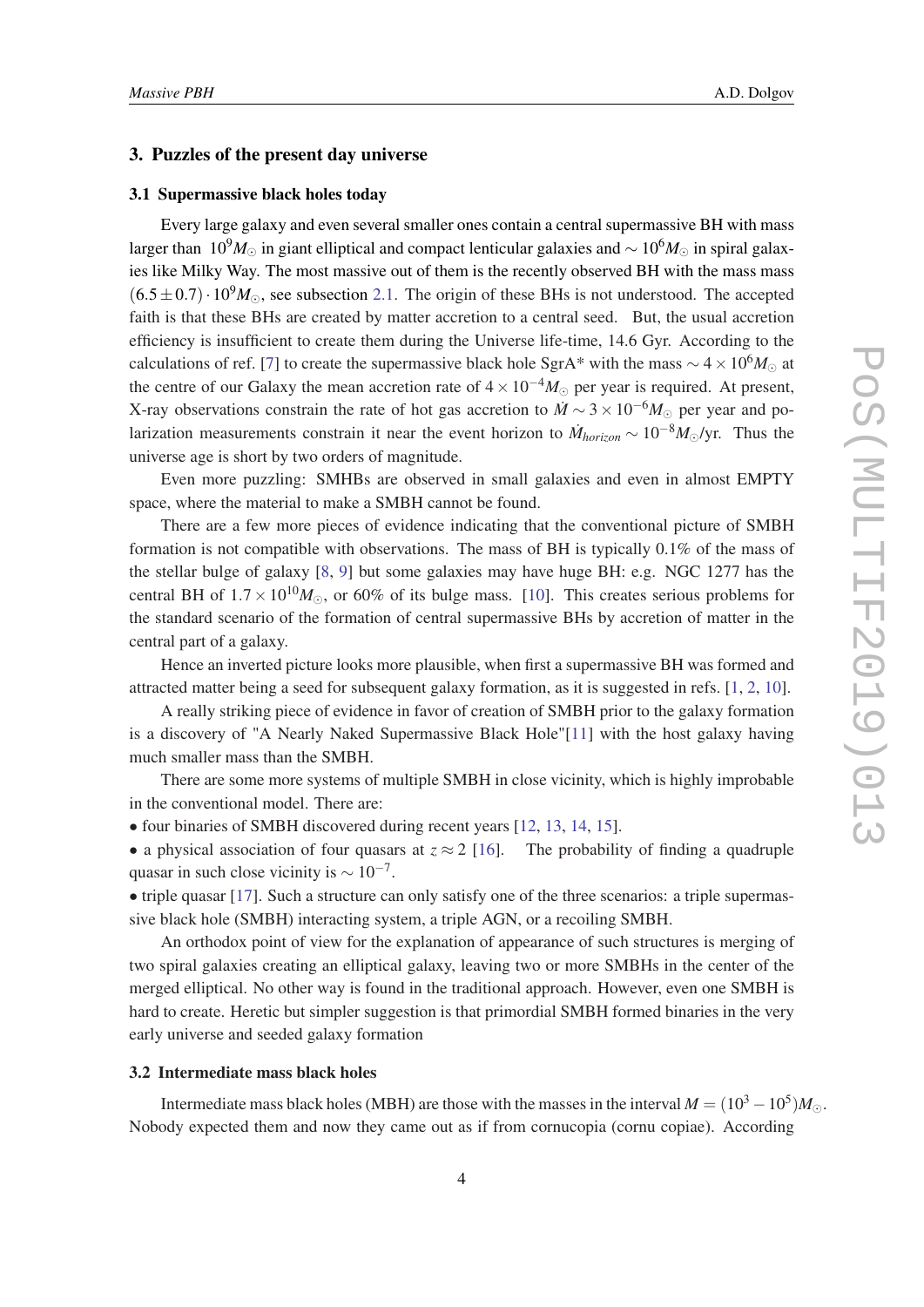to our conjecture [\[18](#page-17-0)] the intermediate mass BHs: with  $M \sim 10^3 M_{\odot}$ , seeded globular clusters and IMBH with  $M \sim 10^4 - 10^5$  seeded dwarf galaxies. Three years ago only 10 IMBH, were known with masses.  $M = 3 \times 10^4 - 2 \times 10^5 M_{\odot}$ . Forty of them, but somewhat more mssive, are found recently by Chandra with  $10^7 < M < 3 \cdot 10^9$  [[19\]](#page-17-0) and more and more are appearing in different mass intervals with an impressive rate. In ref. [[20\]](#page-17-0) the discovery of 204 black holes with masses in the range  $(1-20) \times 10^5 M_{\odot}$ ." is reported. The group [\[21](#page-17-0)] identified a sample of 305 IMBH candidates with  $3 \times 10^4$   $< M_{BH}$   $< 2 \times 10^5 M_{\odot}$ , residing in galaxy centers and are accreting gas that creates characteristic signatures of a type-I active galactic nucleus.

A very interesting example of IMBH is reported in ref. [[22](#page-17-0)]. According to the authors statement an invisible massive object in the central region of our Galaxy, based on the high-resolution molecular line observations with the Atacama Large Millimeter/submillimeter Array (ALMA). The morphology and kinematics of these streams can be reproduced well through two Keplerian orbits around a single point mass of  $(3.2 \pm 0.6) \times 10^4 M_{\odot}$ . The results provide new circumstantial evidences for a wandering intermediate-mass black hole in the Galactic center (tramp in the galaxy), suggesting also that high-velocity compact clouds can be probes of quiescent black holes abound in our Galaxy.

It is tempting to conclude that such particular object is a primordial black hole, as well a all other IMBH, mentioned above, whose abundance is difficult to explain other way.

Only one or two massive BH are observed in Globular clusters [[23](#page-17-0), [24](#page-17-0)]. Definite evidence is presented for BH with  $M \approx 2000 M_{\odot}$  found in the core of the globular cluster 47 Tucanae [\[23](#page-17-0)]. The standard model does not have an explanation for the origin of such relatively light IMBHs.

We assumed [\[18](#page-17-0)] that such IMBHs are primordial. If the parameters of the log-normal mass distribution of PBHs are chosen to fit the LIGO data and the density of SMBH, then the number of PBH with masses  $(2-3) \times 10^3 M_{\odot}$  is about  $10^4 - 10^5$  per one SMPBH with mass >  $10^4 M_{\odot}$ . This predicted density of IMBHs is sufficient to seed the formation of all globular clusters in galaxies. according to the published estimates. This density of IMBHs is sufficient to seed the formation of globular clusters in galaxies. Our prediction is that IMBHs exist in all globular clusters but it is difficult to observe them.

It is assumed that all PBH with  $M > 10<sup>4</sup>M_{\odot}$  strongly accreted matter and grew up to billion solar masses.

#### 3.3 A strange galaxy

Very recent a surprising discovery of "A young galaxy cluster in the old Universe" [\[25](#page-17-0)] was announced. There was discovered a blue cluster, that is a local galaxy cluster with an unprecedentedly high fraction of blue star-forming galaxies yet hosted by a massive dark matter halo. The blue fraction is 0.57, which is 4.0  $\sigma$  higher than those of the other comparison clusters under the same selection and identification criteria. The probability to find such a high blue fraction in an individual cluster is only 0.003%, which challenges the current standard frameworks of the galaxy formation and evolution in the ΛCDM Universe.

Such a blue cluster seems to be in accord with our prediction of predominantly helium rich "bubbles" in the universe. Indeed in the bubbles with high baryon-to-photon ratio the big bang nucleosynthesis could produce considerably higher abundance of the primordial helium-4, than the usual 25%.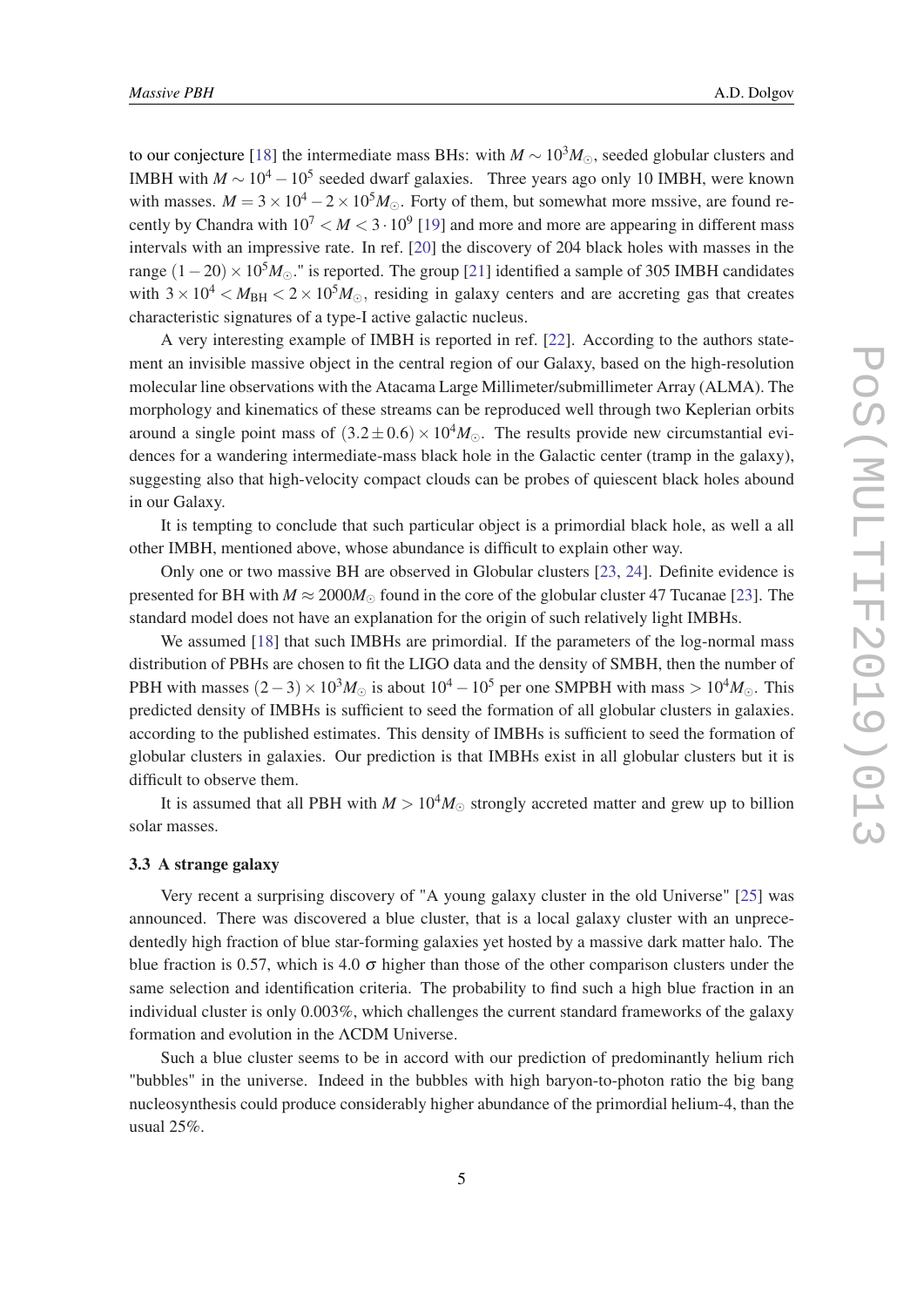#### 3.4 Peculiar stars in the Milky Way

• Too old stars in the Milky Way:

During the last several years the precision in determination of the stellar age has been drastically improved since not only uranium and thorium abundances but several other elements were used as nuclear chronometers.

Employing thorium and uranium abundances in comparison with each other and with several stable elements the age of metal-poor, halo star BD+17<sup>o</sup> 3248 was estimated as  $13.8 \pm 4$  Gyr [[26\]](#page-17-0), which noticeably exceeds the age of inner halo of the Galaxy  $11.4 \pm 0.7$  Gyr, according to ref. [\[27](#page-17-0)]

The age of a star in the galactic halo, HE 1523-0901, was estimated to be about 13.2 Gyr [\[28](#page-17-0)] In this work first time many different chronometers, such as the U/Th, U/Ir, Th/Eu and Th/Os ratios to measure the star age have been employed.

The most striking example of stellar Methuselah is the metal deficient high velocity subgiant in the solar neighborhood HD 140283 has the age  $14.46 \pm 0.31$  Gyr [\[29](#page-17-0)]. The central value of the age of this star exceeds the universe age by two standard deviations, if,  $H = 67.3$ , as determined from the angular fluctuations of CMB and correspondingly  $t_U = 13.8$ . On the other hand, according to the recent determination of *H* by the traditional astronomical methods,  $H = 74$ , and  $t_U = 12.5$ . So the star age exceed the universe age by more than 10  $\sigma$ .

This cannot be so, of course, in the conventional cosmology and astrophysics but bur model [[1](#page-16-0), [2\]](#page-16-0) predicts unusual initial chemical content for a small number of stars, so they may look older than they are. "Our'" stars are primordial and they may have ubusually high velocity in the Galaxy as is hinted by HD 140283. Moreover, there are more very fast stars in the Galaxy, as we see in the following subsection.

Let us mention in conclusion a very old planet in the Kepler-10 Planetary System with the age  $10.6^{+1.5}_{-1.3}$  Gyr [\[30](#page-17-0)]. For comparison the age of the Earth is 4.54 Gyr. The planet formation is a slow process, it should be preceded by a supernova explosion, formation of molecules, and dust. However, as we see in what follows, the early universe is unexpectedly dusty.

• High velocity and unusual chemical content stars in the Galaxy

The Galaxy, as discovered recently, has quite significant number of very fast stats, with velocities higher than the escape velocity and of stars with rather surprising chemical content. The normal stellar velocity in the galaxy is in the range 100-200 km/sec. Some pulsars are observed with the velocities about 1000 km/sec. The origin of the letter is evident. Pulsars are created through the stellar collapse and even a tiny non-sphericity of the emitted neutrino flux would create huge recoil momentum, sufficient to accelerate the up to 1000 km/sec. However, the origin of the stars moving faster than galactic escape velocity is puzzling.

A discovery of high speed low-mass white dwarf (LP 40-365) that "travels at a velocity greater than the Galactic escape velocity and whose peculiar atmosphere is dominated by intermediatemass elements", is reported in ref. [\[31](#page-17-0)] The origin of this star is mysterious. It may be a compact primordial star, predicted by the model of refs. [\[1,](#page-16-0) [2\]](#page-16-0)

Some more references to recently discovered high velocity stars in the galaxy includes the "Old, Metal-Poor Extreme Velocity Stars in the Solar Neighborhood" [\[32\]](#page-17-0) and a special search for very such quickly moving stars: "Gaia DR2 in 6D: Searching for the fastest stars in the Galaxy" [\[33\]](#page-17-0). The authors conclude that the origin of the discovered stars is unclear. They might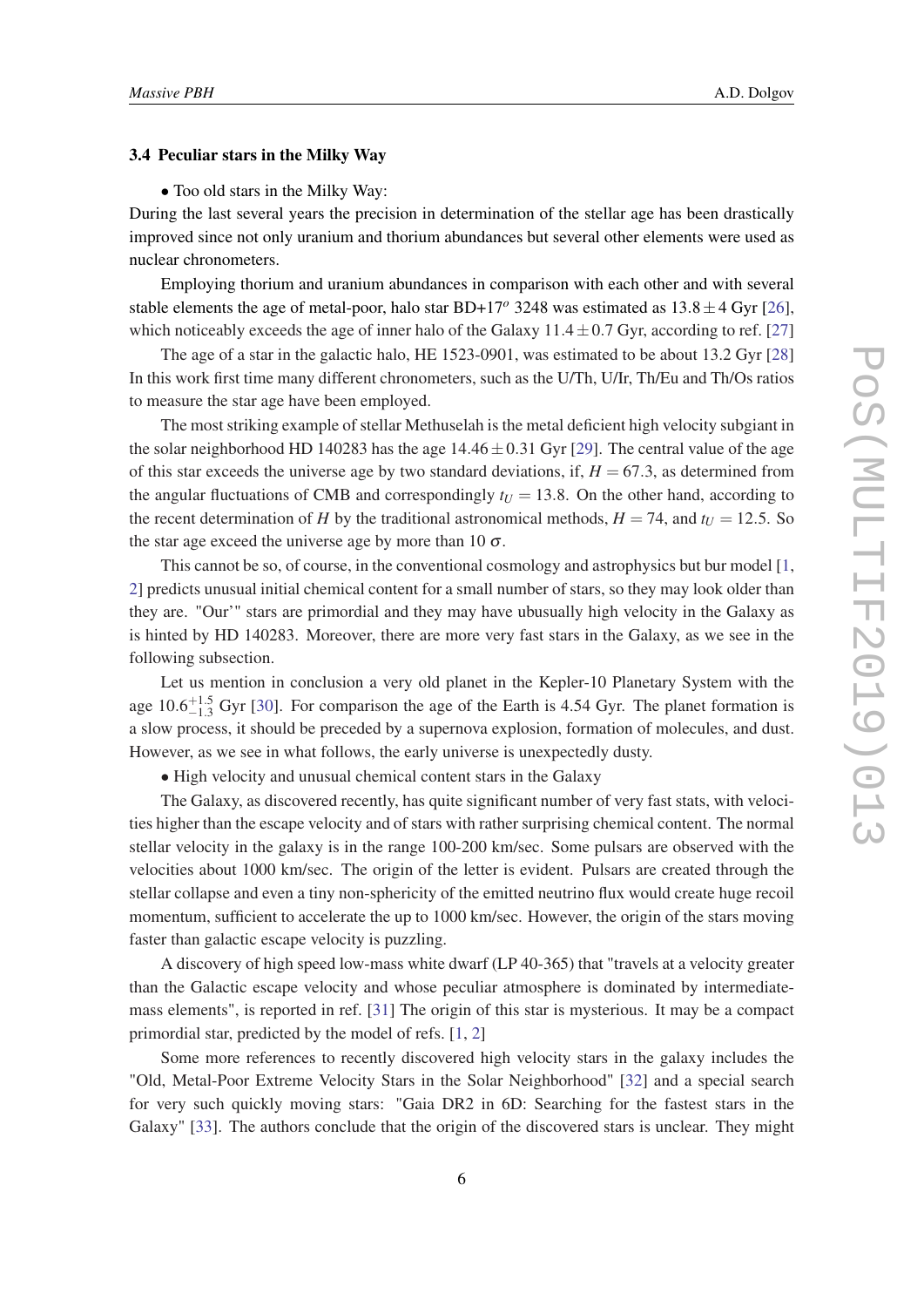be accelerated to high velocity by a population of IMBH in Globular clusters, if there is sufficient number of IMBHs.

A discovery of a very unusual star is reported in ref. [[34\]](#page-17-0). The authors found red host star and planet masses of  $M_{\text{host}} = 0.15_{-0.10}^{+0.27} M_{\odot}$  and  $m_p = 18_{-12}^{+34} M_{\oplus}$ . The life-time of main sequence star with the solar chemical content is larger than  $t_U$  already for  $M < 0.8M_{\odot}$ . The origin is unknown. It may be a primordial helium star?

Another puzzling discovery of "A class of partly burnt runaway stellar remnants from peculiar thermonuclear supernovae" is announced in [[35](#page-17-0)]. Discovery of three chemically peculiar runaway stars, survivors of thermonuclear explosions - according to the authors. "With masses and radii ranging between 0.20-0.28  $M_{\odot}$  and 0.16-0.60  $R_{\odot}$ , respectively, as is stated in the paper, these inflated white dwarfs are the partly burnt remnants of either peculiar Type SNIa or electron-capture supernovae".

And at last, the discovery of this year [[35\]](#page-17-0): "A hyper-runaway white dwarf in Gaia DR2 as a Type Iax supernova primary remnant candidate" Quoting the authors: "We report the likely first known example of an unbound white dwarf that is consistent with being the fully-cooled primary remnant to a Type Iax supernova. The candidate, LP 93-21, is travelling with a galactocentric velocity of  $v_{gal} \simeq 605$  km s<sup>-1</sup>, and is gravitationally unbound to the Milky Way, We rule out an extragalactic origin. The Type Iax supernova ejection scenario is consistent with its peculiar unbound trajectory, given anomalous elemental abundances are detected in its photosphere via spectroscopic follow-up. This discovery reflects recent models that suggest stellar ejections likely occur often." This could be a peculiar WD or a remnant of a primordial star.

#### 3.5 MACHOs

MACHOs is the abbreviation for Massive Astrophysical Compact Halo Objects discovered through gravitational microlensing by Macho and Eros groups. They are invisible (very weakly luminous or even non-luminous) objects masses about a half of the solar mass in the Galactic halo, in the center of the Galaxy, and recently in the Andromeda (M31) galaxy. Their density is significantly greater than the density expected from the known low luminosity stars and the BH of similar mass.

The data on the MACHO abundance presented by different groups are rather controversial. The present date situation is reviewed and summarized in refs. [\[36](#page-17-0), [37,](#page-18-0) [38,](#page-18-0) [39,](#page-18-0) [40](#page-18-0)]. Briefly, the situation is the following.

MACHO group [\[41](#page-18-0)] reported registration of 13 - 17 microlensing events towards the Large Magellanic Cloud (LMC), which is significantly higher than the number which could originate from the known low luminosity stars. On the other hand this amount is not sufficient to explain all dark matter in the halo. The fraction of the mass density of the observed objects, which created the microlensing effects, with respect to the energy density of the dark matter in the galactic halo, *f* , according to the observations [[41](#page-18-0)] is in the interval:

$$
0.08 < f < 0.50,\tag{3.1}
$$

at 95% CL for the mass range  $0.15M_{\odot} < M < 0.9M_{\odot}$ .

EROS collaboration [\[42](#page-18-0)] has placed the upper limit on the halo fraction,  $f < 0.2$  (95% CL) for the objects in the specified above MACHO mass range, while EROS-2 [\[43](#page-18-0)] gives  $f < 0.1$  for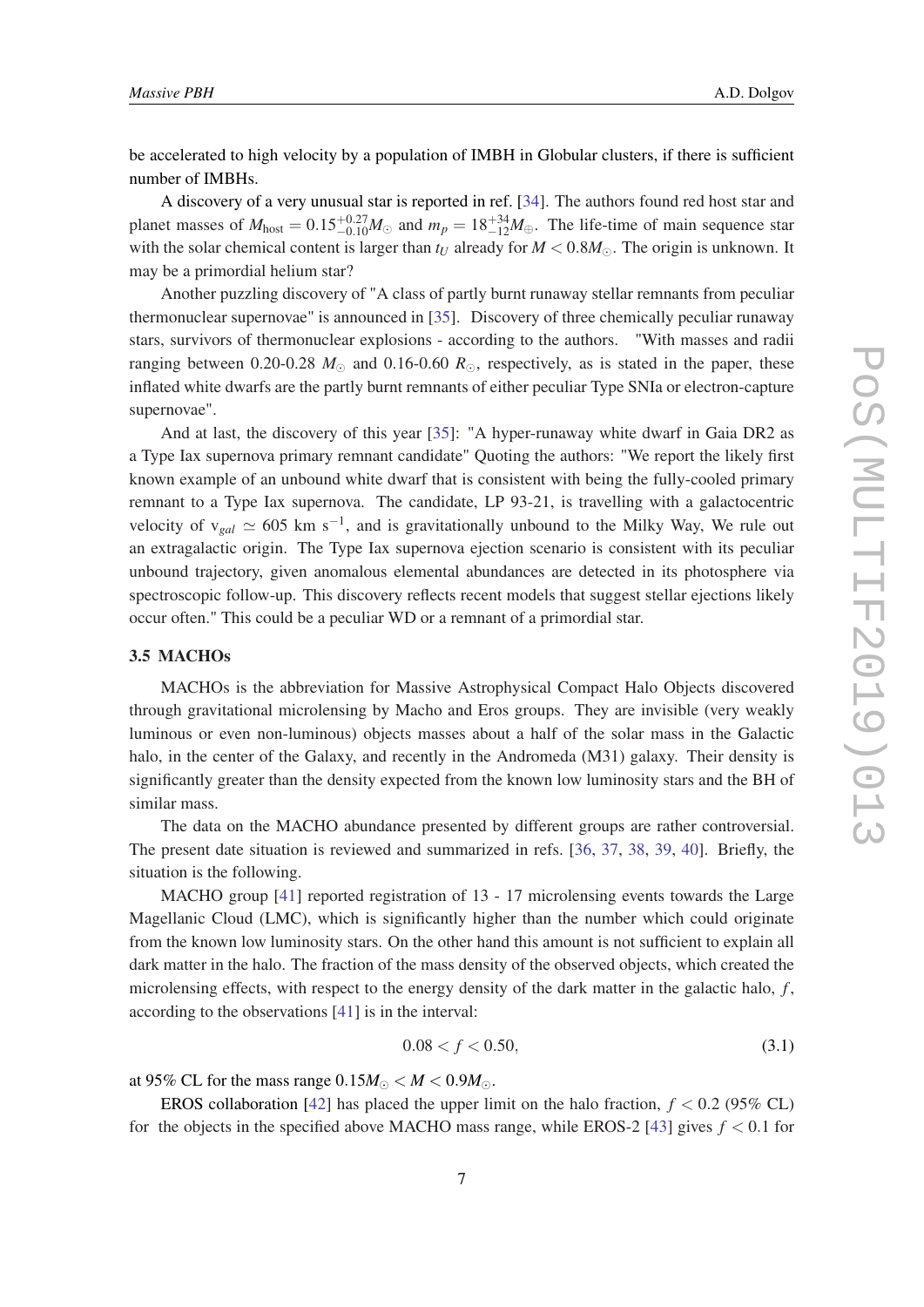$0.6 \times 10^{-7} M_{\odot} < M < 15 M_{\odot}$  for the survey of Large Magellanic Clouds. It is considerably less than that measured by the MACHO collaboration in the central region of the LMC.

The new analysis of 2013 by EROS-2, OGLE-II, and OGLE-III collaborations [[44\]](#page-18-0) towards the Small Magellanic Cloud (SMC). revealed five microlensing events towards the SMC (one by EROS and four by OGLE), which lead to the upper limits  $f < 0.1$  obtained at 95% confidence level for MACHO's with the mass  $10^{-2}M_{\odot}$  and  $f < 0.2$  for MACHOs with the mass  $0.5M_{\odot}$ .

Search for microlensing in the direction of Andromeda galaxy (M31) demonstrated some contradicting results [\[36,](#page-17-0) [37\]](#page-18-0) with an uncertain conclusion. E.g. AGAPE collaboration [\[45](#page-18-0)], finds the halo MACHO fraction in the range  $0.2 < f < 0.9$ . while MEGA group presented the upper limit  $f < 0.3$  [[46\]](#page-18-0). On the other hand, the recent discovery of 10 new microlensing events [\[47\]](#page-18-0) is very much in favor of MACHO existence. The authors conclude: "statistical studies and individual microlensing events point to a non-negligible MACHO population, though the fraction in the halo mass remains uncertain".

Some more recent observational data and the other aspects of the microlensing are discussed in ref. [[48\]](#page-18-0).

It would be exciting if all DM were constituted by old stars and black holes made from the high density baryon bubbles as suggested in refs. [\[1,](#page-16-0) [2](#page-16-0)] with masses in still allowed intervals, but more detailed analysis of this possibility has to be done.

There is a series of papers claiming the end of MACHO era. For example in ref. [\[49](#page-18-0)] the authors stated "we exclude MACHOs with masses  $M > 43M_{\odot}$  at the standard local halo density. This removes the last permitted window for a full MACHO halo for masses  $M > 10^{-7.5} M_{\odot}$ .

In addition to the criticism raised in the paper [[49\]](#page-18-0), some more arguments against abundant galactic population of MACHOs are also presented in ref. [[50,](#page-18-0) [51](#page-18-0)]. However, according to the paper [\[52](#page-18-0)], the approach of the mentioned works have serious flaws and so their results are questionable. A reply to this criticism is presented in the subsequent paper [[53](#page-18-0)].

The data in support of smaller density of MACHOs in the direction to SMC is presented in ref. [[43](#page-18-0)]

Later, however, another paper of the Cambridge group [\[54](#page-18-0)] was published where, on the basis of studies of binary stars, arguments in favor of real existence of MACHOs and against the pessimistic conclusions of ref. [[49\]](#page-18-0) were presented.

The latest investigation on the "end of MACHO era" was presented in ref. [[55](#page-19-0)], where it is concluded that "the upper bound of the MACHO mass tends to less than  $5M_{\odot}$  does not differ much from the previous one. Together with microlensing studies that provide lower limits on the MACHO mass, our results essentially exclude the existence of such objects in the galactic halo".

A nice review of the state of the art and some new data is presented in ref. [\[47](#page-18-0)] with the conclusion that some statistical studies and individual microlensing events point to a non-negligible MACHO population, though the fraction in the halo mass remains uncertain.

According to the results of different groups the fraction of MACHO mass density with respect to the total mass density of dark matter varies in rather wide range:

$$
f_{MACHO} = \frac{\rho_{MACHO}}{\rho_{DM}} \sim (0.01 - 0.1)
$$
\n(3.2)

Notice a large variance of the results by different groups.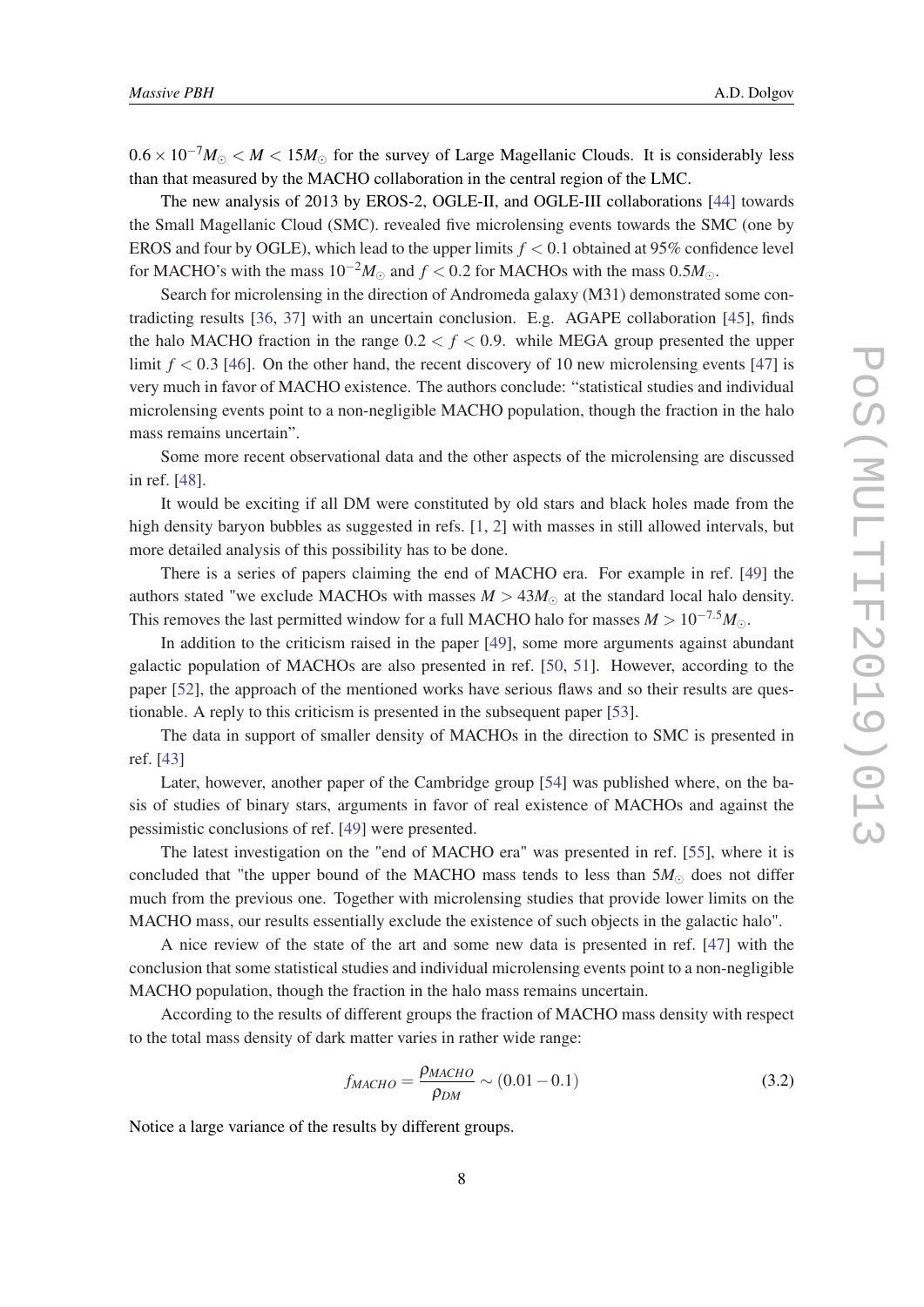An interesting option is that the spatial distribution of MACHOs may be very inhomogeneous and non-isotropic. Due to selection effect, MACHOs are observed only in over-dense clumps where their density is much higher than the average one. For a review and the list of references on dark matter clumping see e.g. [\[56\]](#page-19-0). Clumping of primordial back holes, due to dynamical friction, may be much stronger than the clumping of dark matter consisting of elementary particles. This hypothesis would allow to avoid contradiction between the observed high density of MACHOs and the predicted much smaller density of them based on the log-normal mass spectrum with  $M_m$  =  $(7-9)M_{\odot}$ .

#### 3.6 Mass spectrum of astrophysical BH in the Galaxy

It was discovered during the last decade that the BH masses in the Galaxy are concentrated in the narrow range  $(7.8 \pm 1.2)M_{\odot}$  [\[57](#page-19-0)]. This result agrees with another paper where a peak around  $8M_{\odot}$ , a paucity of sources with masses below  $5M_{\odot}$ , and a sharp drop-off above  $10M_{\odot}$  are observed [\[58](#page-19-0)], These features are not easily explained in the standard model of BH formation by stellar collapse.

## 3.7 Gravitational waves from BH binaries

Registration of gravitational waves (GW) from coalescing BH binaries solved long existed problems of test of GR for strong field and presented a first direct proof of BH existence. However, it opens immediately several more problems. "In much wisdom is much grief". In short there are three very interesting problems addressed in our paper [[39\]](#page-18-0):

• 1. Origin of heavy BHs with the masses ∼ 30*M*.

- 2. Formation of BH binaries from the original stellar binaries.
- 3. Low spins of the coalescing BHs .

1. *Massive BH origin.* Such BHs are believed to be created by massive star collapse, though a convincing theory is still lacking. To form so heavy BHs, the progenitors should have  $M > 100M_{\odot}$ i.e. the masses two orders of magnitude higher than the solar mass and a low metal abundance to avoid too much mass loss during the evolution. Such heavy stars might be present in young star-forming galaxies but they are not observed in the necessary amount.

Mass of BH in LIGO binaries is up to  $50M_{\odot}$  (surprise, but can be reconciled with stellar evolution), rumors that a  $100M_{\odot}$  was found - a puzzle for stellar evolution. (borrowed from K.Postnov talk at Isaak Markovich Khalatnikov Centennial Conference).

On the other hand, primordial BH with the observed by LIGO masses may be created with sufficiently high density.

2. *Formation of BH binaries.* Stellar binaries were formed from common interstellar gas clouds and are quite frequent in galaxies. If BH is created through stellar collapse, a small nonsphericity leads to a very large recoil velocity of the BH and the binary is destroyed. An example of such effect is demonstrated by huge velocities of pulsars in the Galaxy.) BH formation from PopIII stars and subsequent formation of BH binaries with  $(36+29)M_{\odot}$  is analyzed and found to be negligible.

The problem of the binary formation is simply solved if the observed sources of GWs are the binaries of primordial black holes (PBH). They were at rest in the comoving volume and may have non-negligible probability to become gravitationally bound.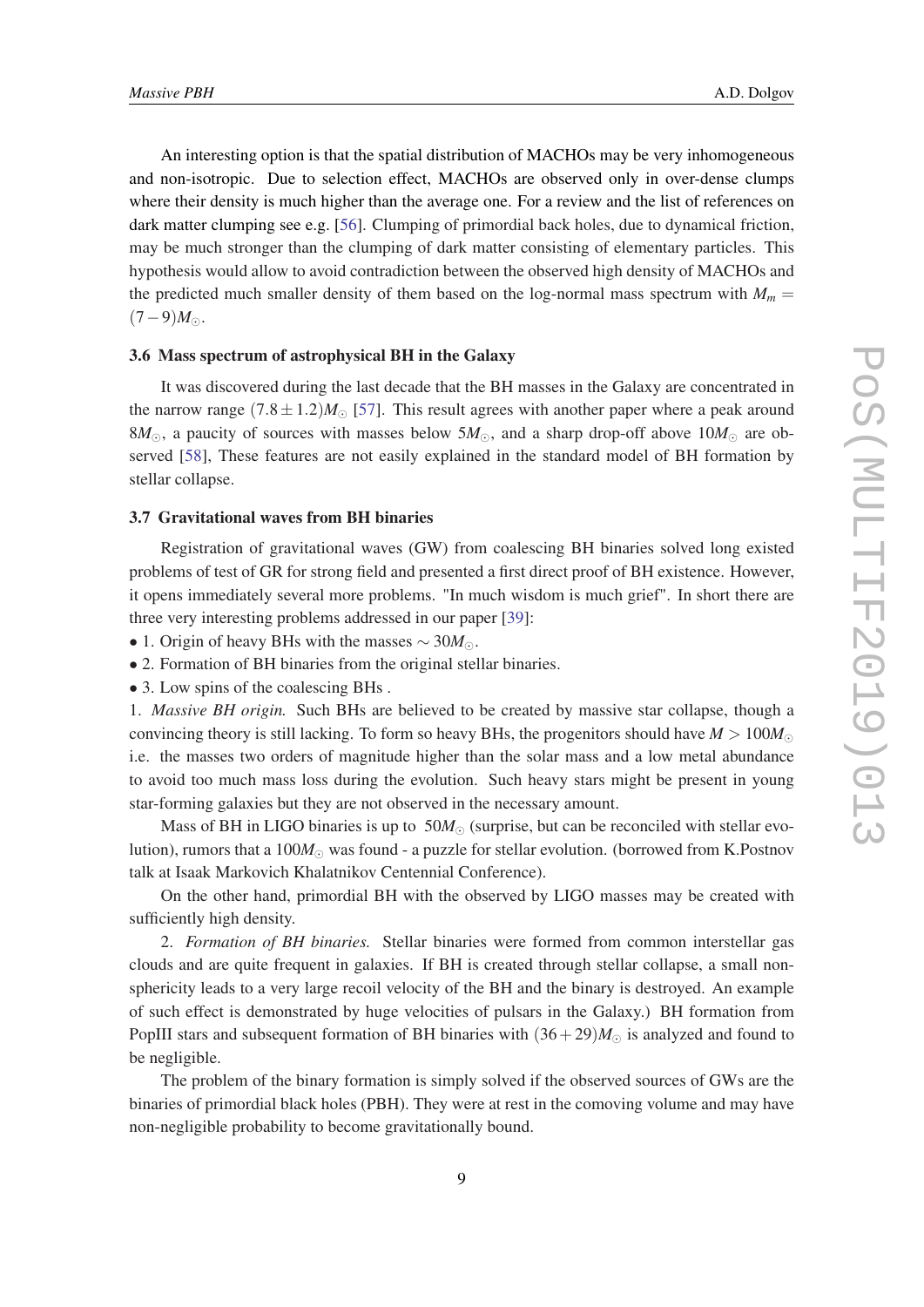3. *The low value of the BH spins in GW150914 and in almost all (except for three) other events.* It strongly constrains astrophysical BH formation from close binary systems. Astrophysical BH are expected to have considerable angular momentum but still the dynamical formation of double massive low-spin BHs in dense stellar clusters is not excluded, though difficult. On the other hand, PBH practically do not rotate because vorticity perturbations in the early universe are known to be vanishingly small.

However, individual PBH forming a binary initially rotating on elliptic orbit could gain collinear spins about  $0.1 - 0.3$ , rising with the PBH masses and eccentricity [\[59](#page-19-0), [60\]](#page-19-0) This result is in agreement with the GW170729 LIGO event produced by the binary with masses  $50M_{\odot}$  and  $30M_{\odot}$  and probably with GW151216 . Earlier in the works [[61,](#page-19-0) [62\]](#page-19-0) much weaker gain of the angular momentum gain was obtained.

## 4. Surprises of the Early Universe

The data collected during last several years indicate that the young universe at *z* ∼ 10 is grossly overpopulated with unexpectedly high amount of:

## 4.1 Superluminous young galaxies

Several galaxies have been observed at high redshifts, with natural gravitational lens "telescopes, e.g. a galaxy at  $z \approx 9.6$  which was created when the universe was about 0.5 Gyr old [\[63](#page-19-0)] Moreover, galaxy at  $z \approx 11$  has been detected which was formed earlier than the universe age was 0.41 Gyr (or even shorter with larger H). This galaxy is three times more luminous in UV than other galaxies at *z* = 6−8. The discovery of another unexpectedly early created galaxy at red-shift  $z = 11$  is reported in ref. [\[66\]](#page-19-0).

The discovery of not so young but extremely luminous galaxy with the luminosity  $L = 3 \cdot 10^{14} L_{\odot}$ was announced in ref. [\[65](#page-19-0)].This galaxy already existed, when the universe age was  $t_U \sim 1.3$  Gyr. The galactic seeds, or embryonic black holes, necessary for the creatkon of such a huge galaxy might be bigger than thought possible. Ona of the authors of the work P. Eisenhardt: said "How do you get an elephant? One way is start with a baby elephant." The BH was already billions of  $M_{\odot}$ , when our universe was only a tenth of its present age of 13.8 billion years. "Another way to grow this big is to have gone on a sustained binge, consuming food faster than typically thought possible." A low spin of the seed is necessary.

To finish with the list of these surprises let us mention almost yesterday discovery, reported in ref. [[67\]](#page-19-0), of the submillimeter (wavelength 870um) detections of 39 massive star-forming galaxies at  $z > 3$ , which are unseen in the spectral region from the deepest ultraviolet to the near-infrared. They contribute a tota star-formation-rate density ten times larger than that of equivalently massive ultraviolet-bright galaxies at  $z > 3$ . Residing in the most massive dark matter halos at their redshifts, they are probably the progenitors of the largest present-day galaxies in massive groups and clusters. Such a high abundance of massive and dusty galaxies in the early universe challenges our understanding of massive-galaxy formation.

An onset of the star formation 250 million years after the Big Bang is claimed in ref. [[68\]](#page-19-0). The authors observed the oxygen line at  $z = 9.1096 \pm 0.0006$ . According to their conclusion "This precisely determined redshift indicates that the red rest-frame optical colour arises from a dominant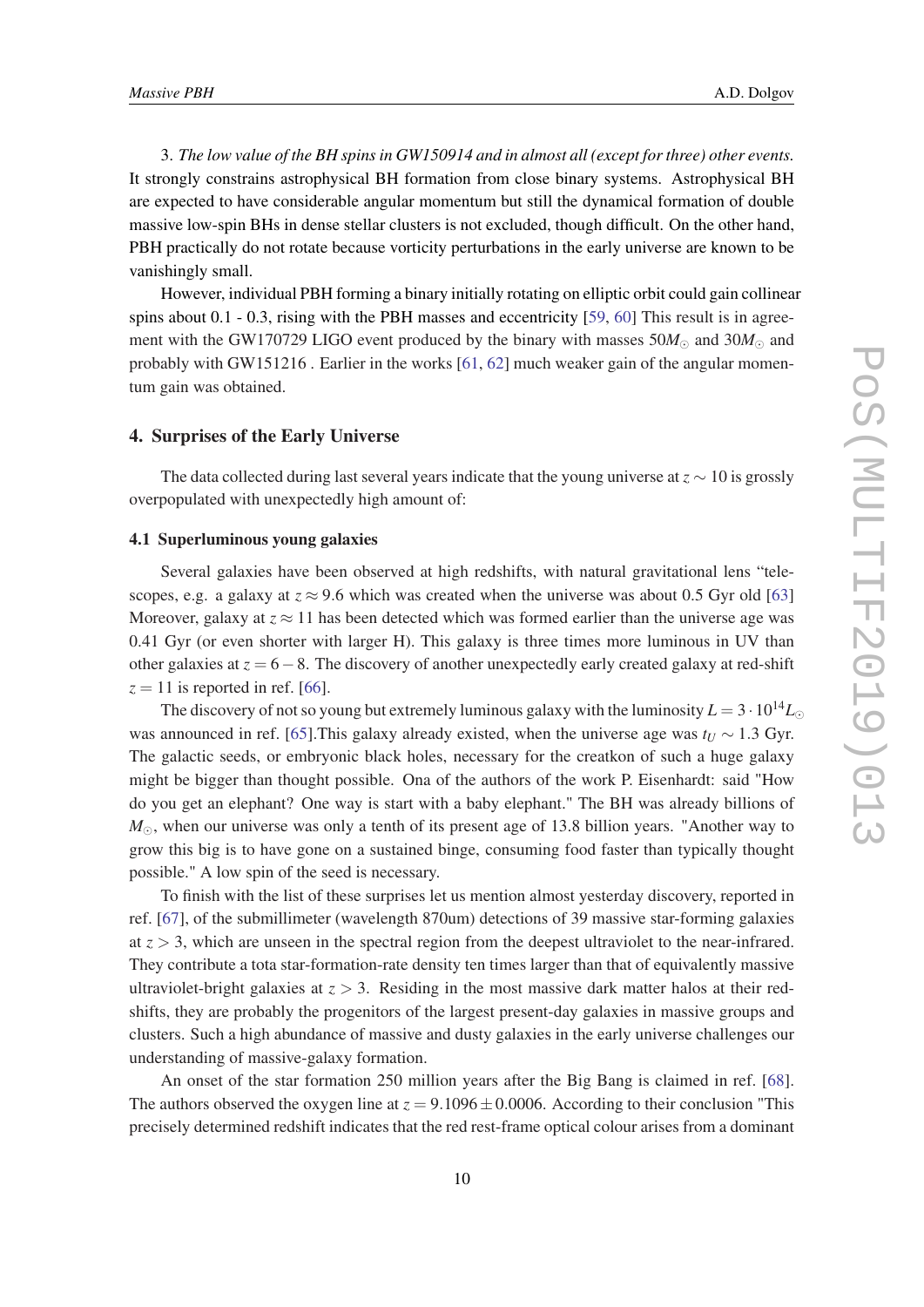stellar component that formed about 200 million years after the Big Bang, corresponding to a redshift of about 15. Although we are observing a secondary episode of star formation at  $z = 9.1$ , the galaxy formed the bulk of its stars at a much earlier epoch."

As is stated in the paper "Monsters in the Dark" [\[69](#page-19-0)], the density of galaxies at  $z \approx 11$  is  $10^{-6}$ Mpc<sup>-3</sup>, an order of magnitude higher than estimated from the data at lower z. The origin of these galaxies is unclear.

According to ref. [\[70\]](#page-19-0) "Rapid emergence of high-z galaxies so soon after big bang may actually be in conflict with current understanding of how they came to be. This problem is very reminiscent of the better known (and probably related) premature appearance of supermassive black holes at  $z \sim 6$ . It is difficult to understand how 10<sup>9</sup>*M*<sub>∩</sub> black holes appeared so quickly after the big bang without invoking non-standard accretion physics and the formation of massive seeds, both of which are not seen in the local Universe."

## 4.2 Supermassive BH and/or QSO

Another and even more striking example of early formed objects are high z quasars. About 40 quasars with *z* > 6 were known three years ago, each quasar containing BH with  $M \sim 10^9 M_{\odot}$ . The maximum redshift QSO is discovered in ref. [\[71](#page-19-0)] at the redshift  $z = 7.085$ , luminocity  $L \approx 6 \cdot 10^{13} L_{\odot}$ , and the mass  $M = 2 \cdot 10^9 M_{\odot}$ , The quasar was formed before the universe reached 0.75 Gyr.

In addition to this forty quasars, one more monster was discovered [\[72](#page-19-0)] with the outrageously huge mass  $1.2 \cdot 10^{10} M_{\odot}$ . There is already a serious problem with formation of lighter and less luminous quasars which is multifold deepened with this new "creature". The new one with more than 10 billion solas masses is absolutely forbidden in the standard approach.

Recent observations by SUBARU practically doubled the number of discovered high z quasars [[74](#page-19-0)] In particular this group reported the first low luminosity QSO at  $z > 7$ .

The accretion rate, as estimated in ref. [\[73](#page-19-0)] is about 2200  $M_{\odot}$  during 320 Myr in a halo with a mass of  $3 \times 10^{10}$  *M*<sub> $\odot$ </sub> at  $z = 7.5$ . It is by far less than is necessary.

The observation of a 800 million solar mass black hole in a significantly neutral universe at redshift 7.5 [\[75](#page-20-0)] indicated that accretion in this particular case is absent, otherwise the plasma should be ionized.

It is difficult to understand how  $10^9 M_{\odot}$  black holes (to say nothing about  $10^{10} M_{\odot}$ ) appeared so quickly after the big bang without invoking non-standard accretion physics and the formation of massive seeds, both of which are not seen in the local Universe.

To conclude on QSO/SMBH:

The quasars are supposed to be supermassive black holes and their formation in such short time by conventional mechanisms looks problematic, to say the least.

Such black holes, formed when the Universe was less than one billion years old, present substantial challenges to theories of the formation and growth of black holes and the coevolution of black holes and galaxies.

Even the origin of SMBH in contemporary universe during 14 Gyr is difficult to explain. Nonstandard accretion physics and the formation of massive seeds seem to be necessary. Neither of them is observed in the present day universe.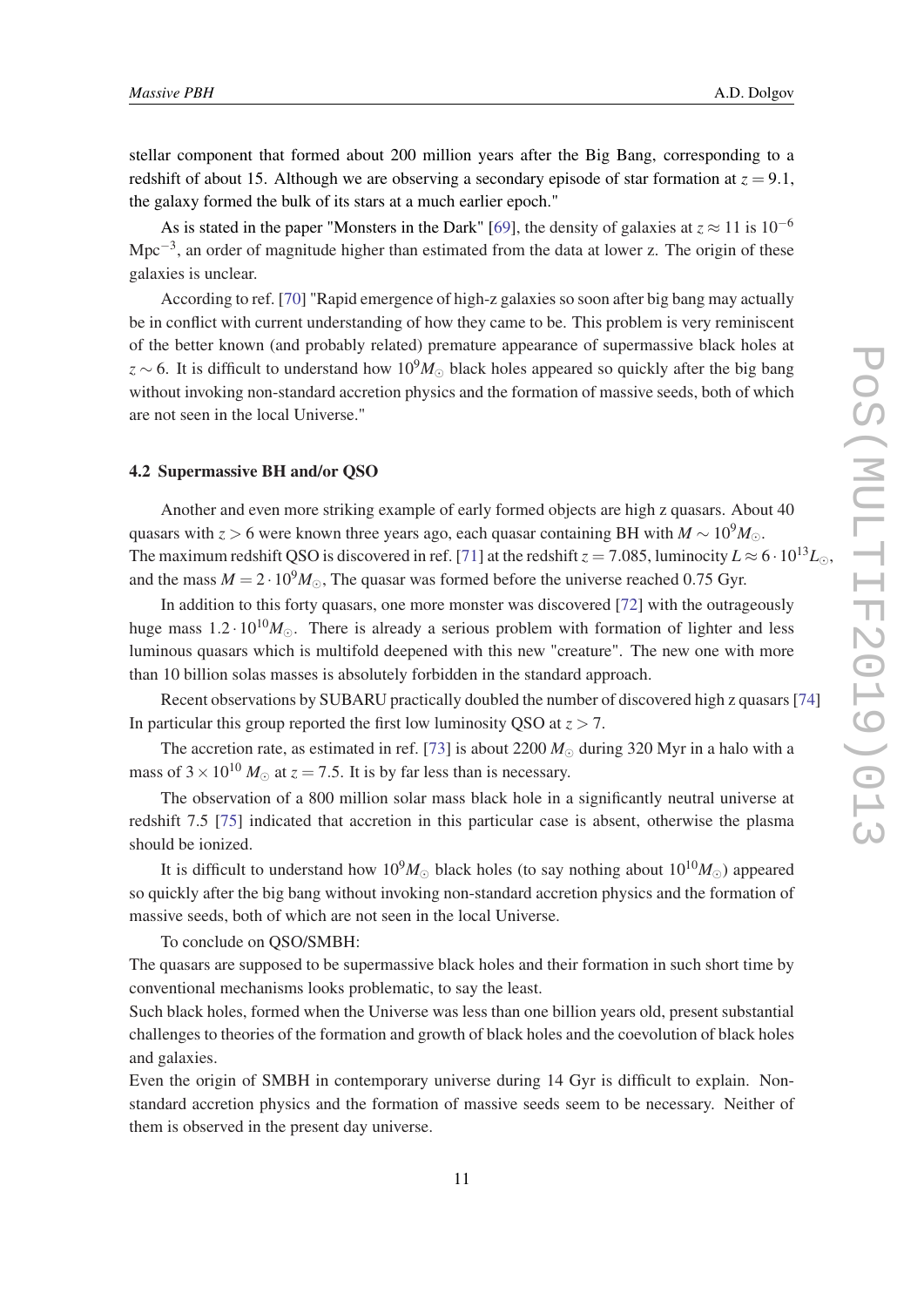#### 4.3 Evolved chemistry, dust, supernovae, and gamma-bursters

The medium around the observed early quasars contains considerable amount of "metals" (elements heavier than He). According to the standard picture, only elements up to  ${}^{4}$ He and traces of Li, Be, B were formed by big bang hucleosynthesis (BBN), which took place when the universe was about a 100 second old. The heavier elements, according to the conventional cosmology, were created much later by stellar nucleosynthesis and dispersed in the interstellar space by supernova explosions. Hence, an evident but not necessarily true conclusion was that prior to or simultaneously with the QSO formation a rapid star formation should take place. These stars should evolve to a large number of supernovae enriching interstellar space by metals through their explosions.

Another possibility is a non-standard BBN in bubbles with very high baryonic density, which allows for formation of heavy elements beyond lithium in the very early universe, as suggested in refs [\[1,](#page-16-0) [2](#page-16-0)].

The universe at  $z > 6$  is not only enriched by metals but also is quite dusty, as observed in the papers [[76,](#page-20-0) [77](#page-20-0)]. Abundant dust is observed in several early galaxies, e.g. in HFLS3 at  $z = 6.34$  and in A1689-zD1 at  $z = 7.55$  [[78\]](#page-20-0). Copious Amounts of Dust and Gas is seen in a z=7.5 Quasar Host Galaxy [\[79](#page-20-0)]. Dusty galaxies show up at redshifts corresponding to a Universe which is only about 500 Myr old. Very high past star formation is needed to explain the presence of ~ 10<sup>8</sup>M<sub>∩</sub> of dust implied by the observations [\[80](#page-20-0)]. .

Later made catalogue of the observed dusty sources [\[81\]](#page-20-0) confirms earlier observations and indicates that the number of dusty sources is an order of magnitude larger than predicted by the canonical theory.

An analysis of the observations and a review of possible scenarios of dust dust production in galaxies at  $z \sim 6-8.3$  is presented in [\[82](#page-20-0)]. The authors conclude that the mechanism of dust formation in galaxies at high redshift is still unknown. Asymptotic giant branch (AGB) stars and explosions of supernovae (SNe) are possible dust producers, and non-stellar processes may substantially contribute to dust production. However, AGB stars are not efficient enough to produce the amounts of dust observed in the galaxies.

In order to explain these dust masses, SNe would have to have maximum efficiency and not destroy the dust which they formed. Therefore, the observed amounts of dust in the galaxies in the early universe were formed either by efficient supernovae or by a non-stellar mechanism, for instance the grain growth in the interstellar medium.

Or non-standard big bang nucleosynthesis with large baryon-to- $\gamma$  ratio leading to abundant formation of heavy elements, see below.

To make dust a long succession of processes is necessary: first, supernovae explode to deliver heavy elements into space (metals), then metals cool and form molecules, and lastly molecules make dust which could form macroscopic pieces of matter, turning subsequently into early rocky planets. Note in brackets that we all are dust from SN explosions, at much later time.

Existence of heavy elements, molecules, and dust in the early universe indicates but there already could be life .Several hundred million years may be enough for birth of living creatures.

Observations of high redshift gamma ray bursters (GBR) also indicate a high abundance of supernova at large redshifts. The highest redshift of the observed GBR is 9.4 and there are a few more GBRs with smaller but still high redshifts.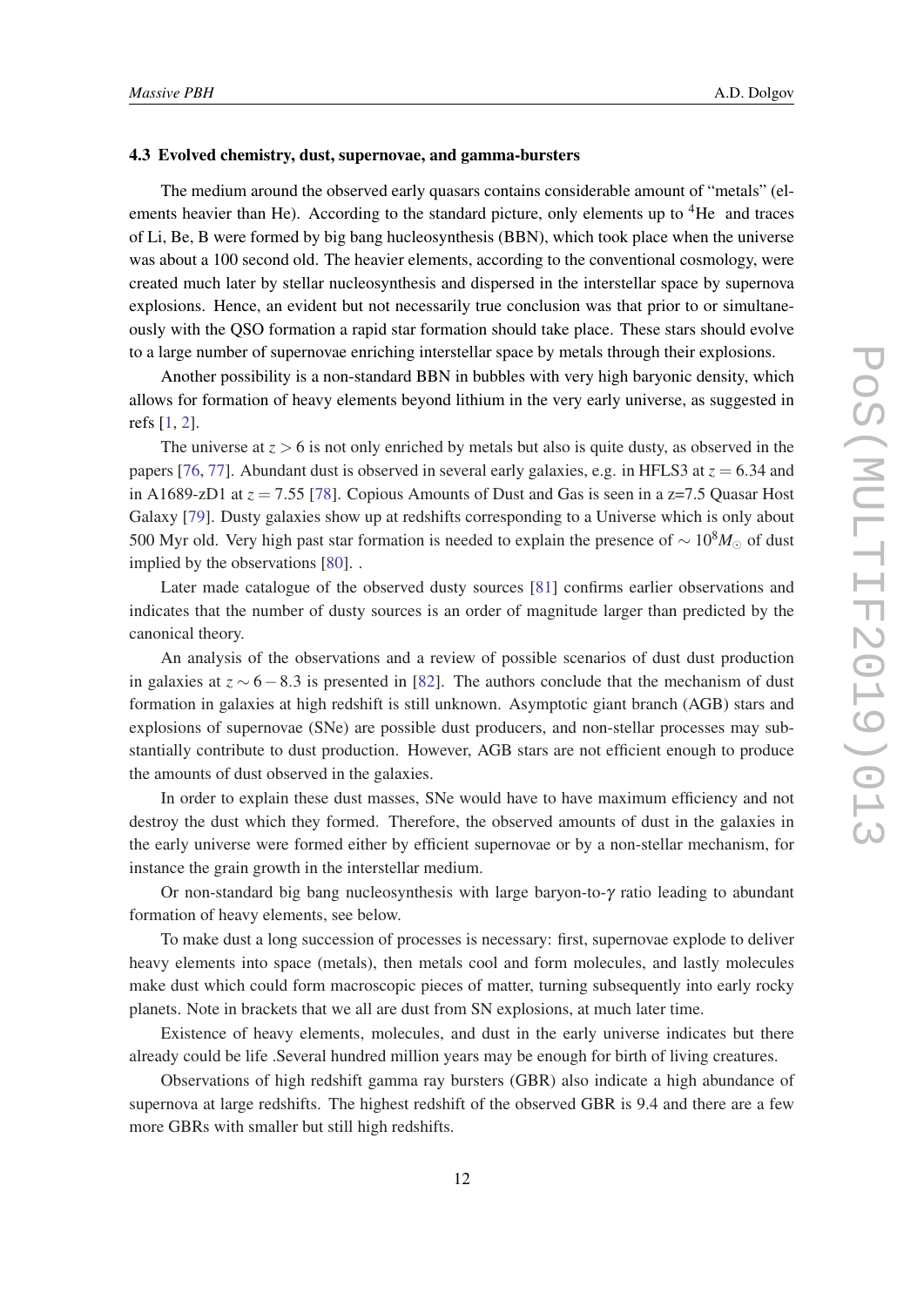<span id="page-13-0"></span>Dust production scenarios in galaxies at high  $z = 6 - 8.3$  was reviewed in ref. [\[82](#page-20-0)]. The authors concluded that the mechanism of dust formation in galaxies at high redshift is still unknown. Asymptotic giant branch (AGB) stars and explosions of supernovae (SNe) are possible dust producers, and non-stellar processes may substantially contribute to dust production. However, AGS are not efficient enough to produce the amounts of dust observed in the galaxies.

In order to explain these dust masses, SNe would have to have maximum efficiency and not destroy the dust which they formed. Therefore, the observed amounts of dust in the galaxies in the early universe were formed either by efficient supernovae or by a non-stellar mechanism, for instance the grain growth in the interstellar medium.

Observations of high redshift gamma ray bursters (GBR) also indicate a high abundance of supernova at large redshifts [[83\]](#page-20-0). The highest redshift of the observed GBR is 9.4 and there are a few more GBRs with smaller but still high redshifts.

The necessary star formation rate for explanation of these early GBRs is at odds with the canonical star formation theory. Non-standard big bang nucleosynthesis with large baryon-tophoton ratio leading to formation of heavy elements in the very early universe may be needed.

These facts are in good agreement with the our 1993 model [\[1\]](#page-16-0) but in tension with the Standard Cosmological Model.

## 5. Possible mechanism explaining the surprises in the data

In 1993 we suggested a model AD-JS of PBH creation which allowed an abundant formation of very massive black holes with the log-normal mass spectrum:

$$
\frac{dN}{dM} = \mu^2 \exp\left[-\gamma \ln^2(M/M_0)\right],\tag{5.1}
$$

depending only on three constant parameters:  $\mu$ ,  $\gamma$ ,  $M_0$ . It can be easily generalized to a superposition of several log-normal spectra with several separated maxima.

Here we use the natural system of units where the speed of light, the reduced Planck constant, and the Boltzmann constant are all equal to unity: $c = h/(2\pi) = k = 1$ . In this system the Newtonian gravitational constant is  $G_N = 1/m_{Pl}^2$ , where th Planck mass is  $m_{Pl} = 1.22 \cdot 10^{19}$  GeV.

Such a simple form pf the PBH mass spectrum is a result result of quantum diffusion of baryonic scalar field during inflation. Probably such spectrum is a general consequence of diffusion.

Log-normal mass spectrum of PBHs was rediscovered later in ref. [\[84](#page-20-0)]. Now in many works such spectrum is postulated without any justification. In our model the PBH creation was based on the supersymmetry (SUSY) motivated baryogenesis, proposed by Affleck and Dine (AD) [[85\]](#page-20-0). SUSY predicts existence of scalars with non-zero baryon number,  $B \neq 0$ . Such scalar bosons may condense along flat directions of the quartic potential:

$$
U_{\lambda}(\chi) = \lambda |\chi|^4 (1 - \cos 4\theta)
$$
 (5.2)

and/or of the mass term,  $m^2 \chi^2 + m^{*2} \chi^{*2}$ :

$$
U_m(\chi) = m^2 |\chi|^2 [1 - \cos(2\theta + 2\alpha)], \qquad (5.3)
$$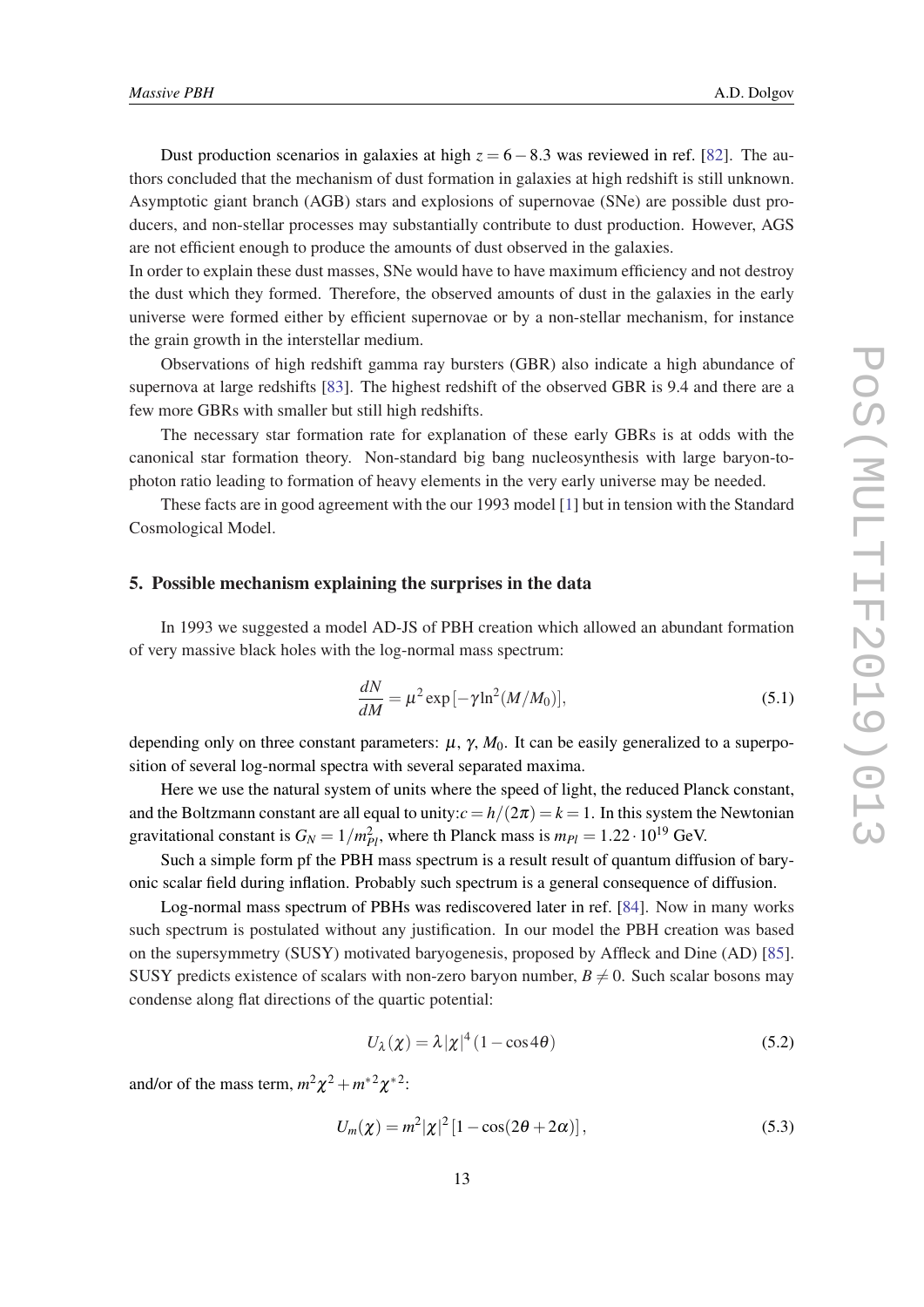where  $\chi = |\chi| \exp(i\theta)$  and  $m = |m|e^{\alpha}$ . If  $\alpha \neq 0$ , charge symmetry (between particles and antiparticles) C and CP are broken.

In Grand Unified version of SUSY baryonic number is naturally non-conserved, which is reflected in non-invariance of  $U(\chi)$  w.r.t. phase rotation.

Initially (after inflation)  $\chi$  is normally away from the origin and, when inflation is over, starts to evolve down to the equilibrium point,  $\chi = 0$ , Its evolution is described by the equation similar to that governing the motin of a point-like particle in Newtonian mechanics:

$$
\ddot{\chi} + 3H\dot{\chi} + U'(\chi) = 0.
$$
\n(5.4)

Baryonic charge of  $\chi$  is equal to :

$$
B_{\chi} = \dot{\theta} |\chi|^2. \tag{5.5}
$$

Due to instability of effectively massless field in De Sitter like stage  $\chi$  can acquire a large baryonic namber. It is analogous to mechanical angular momentum in two dimensional complex  $\chi$ -plane. The  $\chi$  decays transferred the accumulated baryonic charge to that of quarks in B-conserving process. AD baryogenesis could lead to baryon asymmetry of order of unity, much larger than the observed  $10^{-9}$ .

If  $m \neq 0$ , the angular momentum, B, can generated by a different direction of the quartic and quadratic valleys at low  $\chi$ . If CP-odd phase  $\alpha$  is small but non-vanishing, both baryonic and antibaryonic domains might be formed with possible dominance of one of them. Matter and antimatter domains may exist but globally  $B \neq 0$ .

We slightly generalized the original Affleck-Dine model introducing a general renormalizable coupling of  $\chi$  to the inlfaton field  $\Phi$  (the first term in the equation below):

$$
U = g|\chi|^2 (\Phi - \Phi_1)^2 + \lambda |\chi|^4 \ln(\frac{|\chi|^2}{\sigma^2}) + \lambda_1 (\chi^4 + h.c.) + (m^2 \chi^2 + h.c.).
$$
 (5.6)

The other terms in this potential presents the usual Affleck-Dine potential with one loop radiation corrections. We assume that the inflaton  $\Phi$  passes through the value  $\Phi_1$  still during inflation but not too close to the end of it.

If  $\Phi$  is close to  $\Phi_1$  the window in the potential to the flat directions is open and  $\chi$  can quantumfluctuate to acquire rather high amplitude. It evolves according to quantum diffusion equation derived by Starobinsky, generalized to a complex field  $\chi$ .

If the window to flat direction, when  $\Phi \approx \Phi_1$  is open only during a short period, cosmologically small but possibly astronomically large bubbles with high  $\beta$  could be created, occupying a small fraction of the universe, while the rest of the universe has normal  $\beta \approx 6 \cdot 10^{-10}$ , created by small  $\chi$ .

Initially the bubble with large  $\beta$  would have have the almost the same density as the average cosmological density because before the QCD phase transition quarks are essentially massless and the initial perturbations are the isocurvature ones, though they might have quite large amplitude. Only after the QCD phase transition when massless quarks turn into heavy nucleons the original isocurvature perturbations transformed into density perturbations. The bubbles with high baryonic number can either form PBH or compact stellar like objects, depending on their magnitude and size.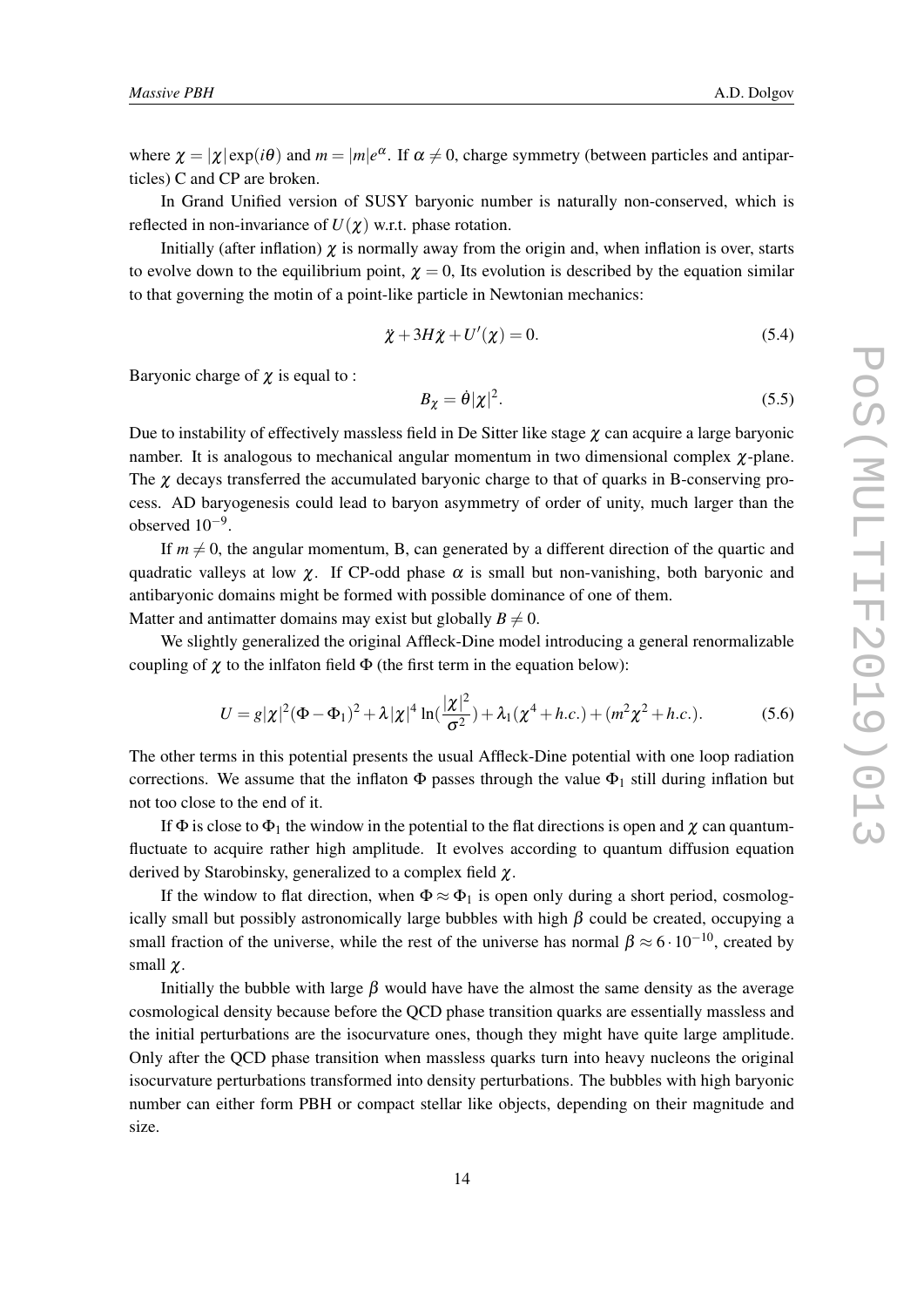Such mechanism of massive PBH formation is very much different from other ones studied in the literature. The fundament of PBH creation is build at inflation by making large isocurvature fluctuations at relatively small scales, with practically vanishing density perturbations. Initial isocurvature perturbations are in chemical content of massless quarks. Density perturbations are generated rather late after the QCD phase transition.

The emerging universe looks like a piece of Swiss cheese, where holes are high baryonic density objects occupying a minor fraction of the universe volume.

The outcome, depending on  $\beta = n_B/n_v$ , could be:

• PBHs with log-normal mass spectrum.

• Compact stellar-like objects, as e.g. cores of red giants.

•Disperse hydrogen and helium clouds with (much) higher than average  $n<sub>B</sub>$  density.

 $\bullet$   $\beta$  may be negative leading to compact antistars which could survive annihilation with the homogeneous baryonic background.

A modification of inflaton interaction with scalar baryons as e.g.

$$
U \sim |\chi|^2 (\Phi - \Phi_1)^2 ((\Phi - \Phi_2)^2)
$$
 (5.7)

gives rise to a superposition of two log-normal spectra or multi-log.

## 6. Conclusion

• 1. Natural baryogenesis model leads to abundant formation of PBHs and compact stellar-like objects in the early universe after QCD phase transition,  $t \gtrsim 10^{-5}$  sec.

• 2. These objects had originally log-normal mass spectrum, though it may be subsequently distorted due to matter accretion, especially for very heavy ones.

• 3. PBHs formed at this scenario can explain the peculiar features of the sources of GWs observed by LIGO.

• 4. The considered mechanism solves the numerous mysteries of  $z \sim 10$  universe: abundant population of supermassive black holes, early created gamma-bursters and supernovae, early bright galaxies, and evolved chemistry including dust.

• 5. There is persuasive data in favor of the inverted picture of galaxy formation, when first a supermassive BH seeds are formed and later they accrete matter forming galaxies.

• 6. Inverted picture of galaxy formation is advocated.

• 7. An existence of supermassive black holes observed in all large and some small galaxies and even in almost empty environment is naturally explained.

• 8. "Older than  $t_U$ " stars may exist; the older age is mimicked by the unusual initial chemistry.

• 9. Existence of high density invisible "stars" (machos) is understood.

• 10. Explanation of origin of BHs with 2000  $M_{\odot}$  in the core of globular cluster and the observed density of GCs is presented.

• 11. A large number of the recently observed IMBH was predicted.

•12. A large fraction of dark matter or 100% can be made of PBHs.

13. Clouds of matter with high baryon-to-photon ratio may exist.

• 14. A possible by-product: plenty of (compact) anti-stars, even in the Galaxy, not yet excluded by observations.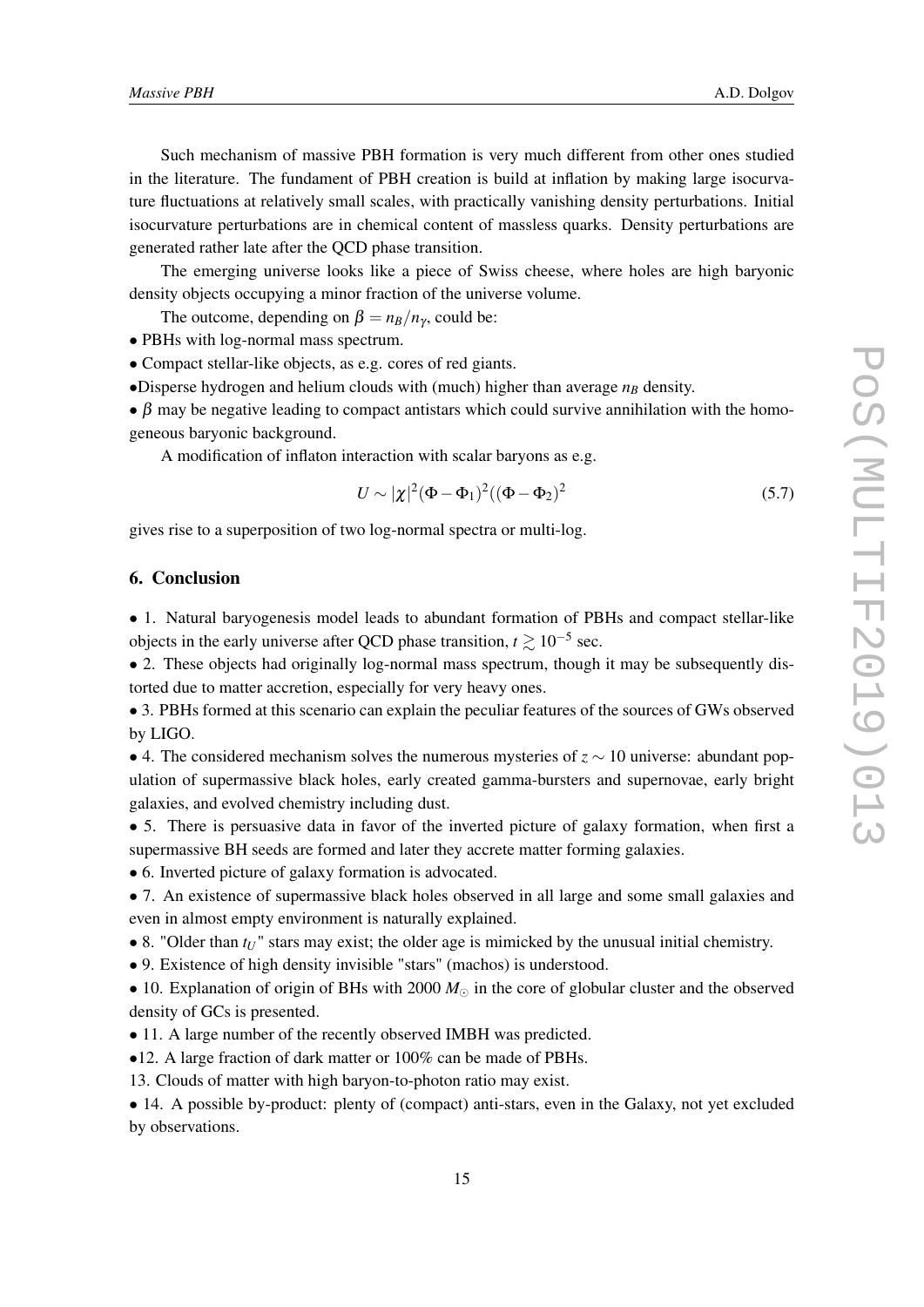Extreme claims:

- <span id="page-16-0"></span>• Black holes in the universe are mostly primordial.
- Primordial BHs make all or dominant part of dark matter.
- All OSO were created in the very early universe.
- Metals and dust are made much earlier than at  $z = 10$ .
- Inverted picture of galaxy formation: seeding of galaxies by SMPBH or IMPBH;
- Seeding of globular clusters by  $10^3 10^4$  BHs, dwarfs by  $10^4 10^5$  BH.

## References

- [1] A. Dolgov, J. Silk, *Baryon isocurvature fluctuations at small scales and baryonic dark matter, Phys.Rev.* D47 (1993) 4244.
- [2] A.D. Dolgov, M. Kawasaki, N. Kevlishvili, *Inhomogeneous baryogenesis, cosmic antimatter, and dark matter, Nucl.Phys.* B807 (2009) 229 [hep-ph/0806.2986].
- [3] A.D. Dolgov, *Massive and supermassive black holes in the contemporary and early Universe and problems in cosmology and astrophysics, Usp.Fiz.Nauk,* 188 (2018) 121; *Phys.Usp.* 61 (2018) 115 [astro-ph/1705.06859].
- [4] Event Horizon Telescope Collaboration (K. Akiyama et al) *First M87 Event Horizon Telescope Results. IV. Imaging the Central Supermassive Black Hole, Astrophys.J.* 875 (2019) L4 [astro-ph.GA/1906.11240].
- [5] Ya,B. Zeldovich, I.D. Novikov, *The Hypothesis of Cores Retarded during Expansion and the Hot Cosmological Model, Sov. Astron.*, 10 (1967), 602.
- [6] B.J. Carr, S.W. Hawking, *Black holes in the early Universe, MNRAS*, 168 (1974), 399.
- [7] E.M. Murchikova, E.S. Phinney, A. Pancoast, R.D. Blandford, *A Cool Accretion Disk around the Galactic Centre Black Hole, Nature,* 570 (2019) 83.
- [8] Häring N., Rix H.-W., *On the Black Hole Mass Bulge Mass Relation, Astrophys. J. Lett.* 604 (2004), L89 [astro-ph/0402376]
- [9] E. Sani, et al, *The Spitzer/IRAC view of black hole bulge scaling relations*, *Mon. Not. R. Astron. Soc.*, 413 (2011) 1479. [asro-ph/1012.3073].
- [10] R.C.E, van den Bosch, et al., *Nature*, 491 (2012) 729 [asro-ph/1211.6429].
- [11] J.J. Condon, et al *A Nearly Naked Supermassive Black Hole. The Astrophysical Journal,* 834 (2017) 184 [astro-ph/1606.04067].
- [12] P. Kharb, et al *A candidate sub-parsec binary black hole in the Seyfert galaxy NGC 7674*, published in *Nature Astronomy*, [asrto-ph/1709.06258].
- [13] C. Rodriguez et al. *A compact supermassive binary black hole system. Ap. J.* 646 (2006) 49 [astro-ph/0604042].
- [14] M.J. Valtonen, *New orbit solutions for the precessing binary black hole model of OJ 287, Ap.J*. 659 (2007) 1074
- [15] M.J. Graham et al. *A possible close supermassive black-hole binary in a quasar with optical periodicity, Nature,* 518 (2015) 74 [astro-ph/1501.01375 ].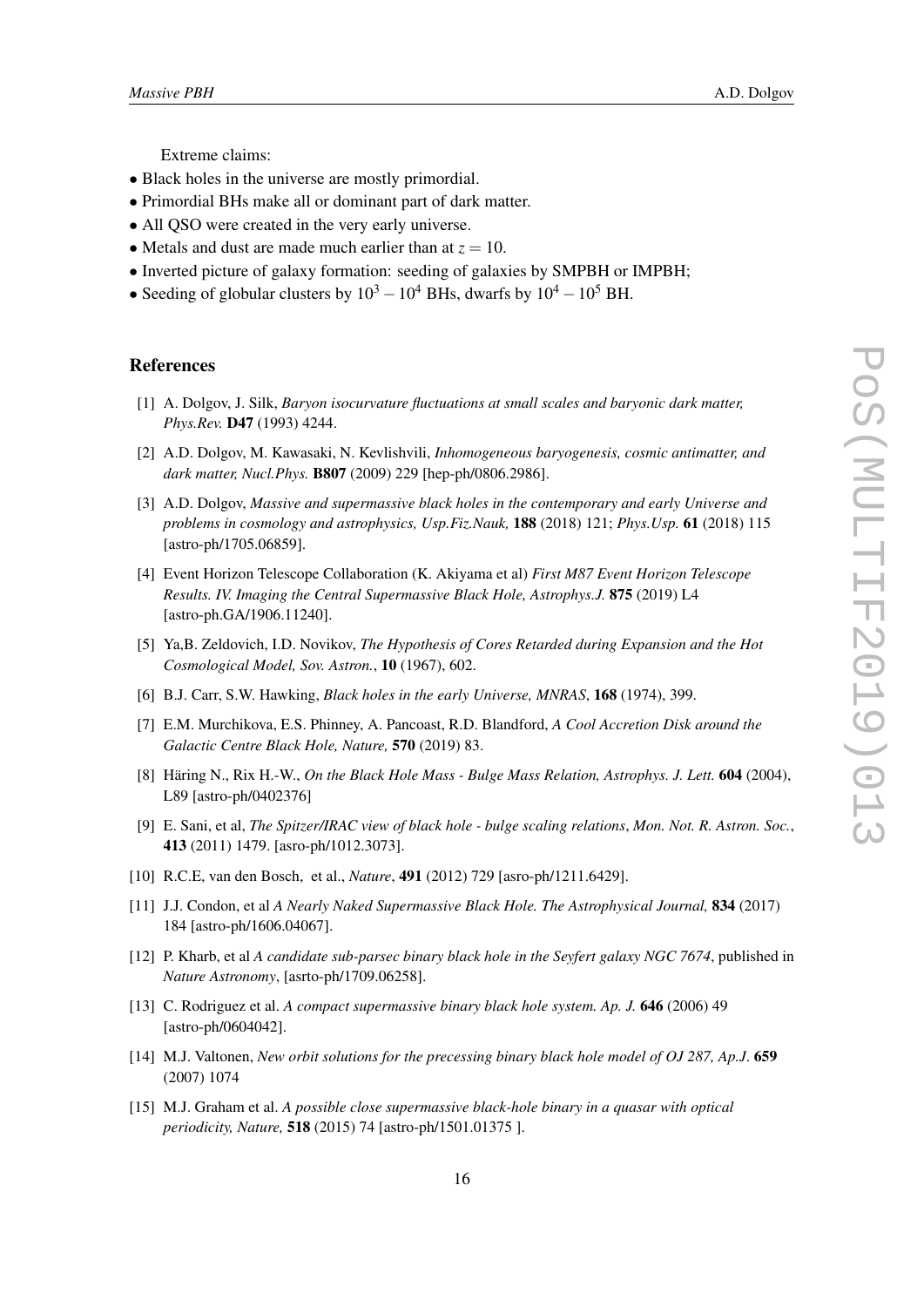- <span id="page-17-0"></span>[16] J.F. Hennawi J.F., et al, *Quasar quartet embedded in giant nebula reveals rare massive structure in distant universe, Science*, 348 (2015), 779.
- [17] E. Kalfountzou, M.S. Lleo, M. Trichas, *SDSS J1056+5516: A Triple AGN or an SMBH Recoil Candidate?"* [astro-ph/1712.03909].
- [18] A. Dolgov, K. Postnov, *Globular Cluster Seeding by Primordial Black Hole Population, JCAP* 1704 (2017) 036, [astro-ph/1702.07621].
- [19] M. Mezcua, et al *Intermediate-mass black holes in dwarf galaxies out to redshift ôcÂLÅŠ 2.4 in the ´ Chandra COSMOS Legacy Survey,* [astro-ph/1802.01567].
- [20] He-Yang Liu, et al, it A Uniformly Selected Sample of Low-Mass Black Holes in Seyfert 1 Galaxies [astro-ph/1803.04330].
- [21] I.V. Chilingarian, et al. *A Population of Bona Fide Intermediate Mass Black Holes Identified as Low Luminosity Active Galactic Nuclei* [astro-ph/1805.01467].
- [22] S. Takekawa, et al., *Indication of Another Intermediate-mass Black Hole in the Galactic Center,* [astro-ph/1812.10733].
- [23] B. Kiziltan, H. Baumgardt, A. Loeb, *An intermediate-mass black hole in the centre of the globular cluster 47 Tucanae*, *Nature*, 542 (2017) 203 [[astro-ph/1702.02149].
- [24] Perera B.B.P., et al., *Evidence for an intermediate-mass black hole in the globular cluster NGC 6624*, *MNRAS*, 468 (2017) 2114 [astro-ph/1705.01612].
- [25] T. Hashimoto, et al, *A young galaxy cluster in the old Universe,* [astro-ph/1908.01666].
- [26] .J. Cowan, et al *The chemical composition and age of the metal-poor halo star BD+17<sup>o</sup> 3248*, *Ap.J.* 572 (2002) 861 [astro-ph/0202429].
- [27] J. Kalirai, *The Age of the Milky Way Inner Halo*, *Nature*, 486 (2012) 90 [astro-ph/1205.6802].
- [28] A. Frebe, et al *Discovery of HE 1523-0901: A Strongly r-Process Enhanced Metal-Poor Star with Detected Uranium*, *Astrophys.J.* 660 (2007) L117 [astro-ph/0703414].
- [29] H. E. Bond, et al, *HD 140283: A Star in the Solar Neighborhood that Formed Shortly After the Big Bang Astrophys. J. Lett.* 765 (2013) L12 [astro-ph/1302.3180].
- [30] X. Dumusque, *et al The Kepler-10 Planetary System Revisited by HARPS-N: A Hot Rocky World and a Solid Neptune-Mass Planet Ap J.*, 789 (2014) 154 [astro-ph/1405.7881].
- [31] Vennes et al, *An unusual white dwarf star may be a surviving remnant of a subluminous Type Ia supernova, Science*, 357 (2017) 680 [astro-ph/1708.05568].
- [32] K. Hattori et al. *Old, Metal-Poor Extreme Velocity Stars in the Solar Neighborhood,* [astro-ph/1805.03194]
- [33] T. Marchetti, E. M. Rossi A.G.A. Brown *Gaia DR2 in 6D: Searching for the fastest stars in the Galaxy,* [astro-ph/1804.10607].
- [34] D.P. Bennett, A. Udalski, I.A. Bond, et al, *A Planetary Microlensing Event with an Unusually RED Source Star*, [astro-ph/1806.06106].
- [35] N.J. Ruffini, A.R. Casey, *A hyper-runaway white dwarf in Gaia DR2 as a Type Iax supernova primary remnant candidate* [astro-ph/1908.00670].
- [36] M. Moniez, *Microlensing as a probe of the Galactic structure: 20 years of microlensing optical depth studies, Gen. Rel. Grav.* 42, 2047 (2010) [astro-ph/1001.2707].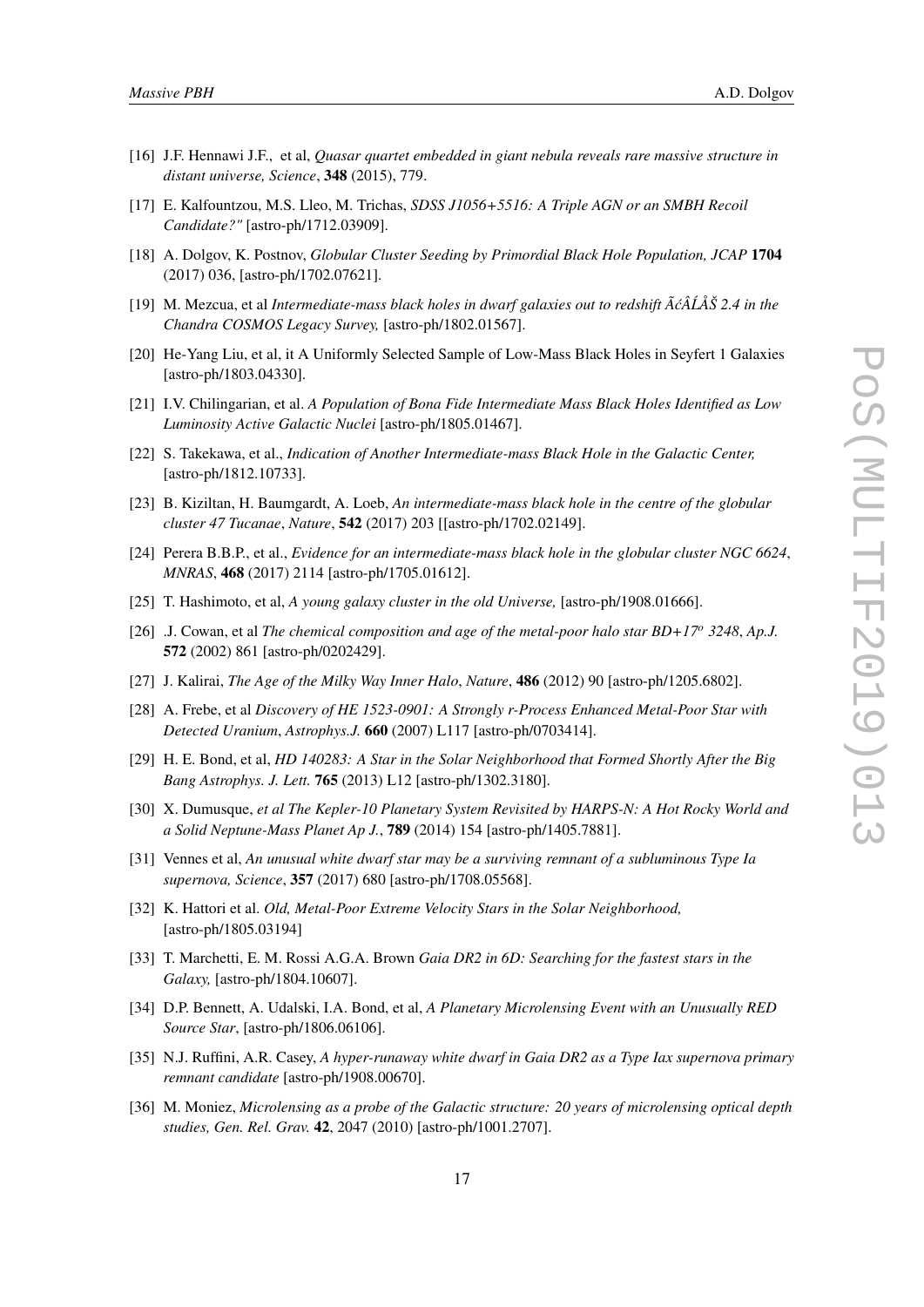- <span id="page-18-0"></span>[37] S. I. Blinnikov, *Mirror matter and other dark matter models, Phys. Usp.* 57 (2014) 183; [ *Usp. Fiz. Nauk*, 184, (2014) 194].
- [38] S. I. Blinnikov, A. D. Dolgov, K. A. Postnov, *Antimatter and antistars in the universe and in the Galaxy, Phys. Rev. D* 92, (2015) 023516 [astro-ph/1409.5736]
- [39] S. Blinnikov, A. Dolgov, N. K. Porayko and K. Postnov, *Solving puzzles of GW150914 by primordial black holes, JCAP*, 1611, (2016) 036 [astro-ph/1611.00541].
- [40] D. Dolgov, S. Porey, *Massive primordial black holes in contemporary universe*, [astro-ph/1905.10972].
- [41] C. Alcock *et al.* [MACHO Collaboration], *The MACHO project: Microlensing results from 5.7 years of LMC observations, Astrophys. J.* 542, 281 (2000) [astro-ph/0001272].
- [42] J. P. Beaulieu *et al.*, *Spectroscopic Studies of the Two Eros Candidate Microlensed Stars, Astron. Astrophys.* 299, 168 (1995) [astro-ph/9411051].
- [43] P. Tisserand *et al.* [EROS-2 Collaboration], *Limits on the Macho Content of the Galactic Halo from the EROS-2 Survey of the Magellanic Clouds, Astron. Astrophys.* 469, 387 (2007) [astro-ph/0607207].
- [44] S. Calchi Novati, S. Mirzoyan, P. Jetzer and G. Scarpetta, *Microlensing towards the SMC: a new analysis of OGLE and EROS results, Mon. Not. Roy. Astron. Soc.* 435, 1582 (2013) [astro-ph/1308.4281].
- [45] A. Riffeser, S. Seitz and R. Bender, *The M31 microlensing event WeCAPP-GL1/Point-AGAPE-S3: evidence for a MACHO component in the dark halo of M31?, Astrophys. J.* 684, 1093 (2008) [astro-ph/0805.0137].
- [46] G. Ingrosso, S. Calchi Novati, F. De Paolis, P. Jetzer, A. A. Nucita, G. Scarpetta and F. Strafella, *A new analysis of the MEGA M31 microlensing events, Astron. Astrophys.* 462, 895 (2007) [astro-ph/0610239].
- [47] C.-H. Lee, A. Riffeser, S. Seitz, R. Bender and J. Koppenhoefer, *Microlensing events from the 11-year observations of the Wendelstein Calar Alto Pixellensing Project, Astrophys. J.* 806, no. 2, 161 (2015) [astro-ph/1504.07246].
- [48] S. Mao, *Astrophysical Applications of Gravitational Microlensing, Res. Astron. Astrophys.* 12, 947 (2012) [astro-ph/1207.3720].
- [49] J. Yoo, J. Chaname and A. Gould, *The end of the MACHO era: limits on halo dark matter from stellar halo wide binaries, Astrophys. J.* 601, 311 (2004) [astro-ph/0307437].
- [50] V. Belokurov, N. W. Evans and Y. Le Du, *Lightcurve classification in massive variability surveys, Mon. Not. Roy. Astron. Soc.* 341, 1373 (2003) [astro-ph/0211121].
- [51] V. Belokurov, N. W. Evans and Y. Le Du, *Lightcurve classification in massive variability surveys 2: Transients towards the Large Magellanic Cloud, Mon. Not. Roy. Astron. Soc.* 352, 233 (2004) [astro-ph/0404232].
- [52] K. Griest and C. L. Thomas, *Contamination in the MACHO dataset and the puzzle of LMC microlensing, Mon. Not. Roy. Astron. Soc.* 359, 464 (2005) [astro-ph/0412443].
- [53] N. W. Evans and V. Belokurov, *Is there a microlensing puzzle?*, [astro-ph/0505167].
- [54] D. P. Quinn, M. I. Wilkinson, M. J. Irwin, J. Marshall, A. Koch and V. Belokurov, *On the Reported Death of the MACHO Era, Mon. Not. Roy. Astron. Soc.* 396, 11 (2009) [astro-ph/0903.1644].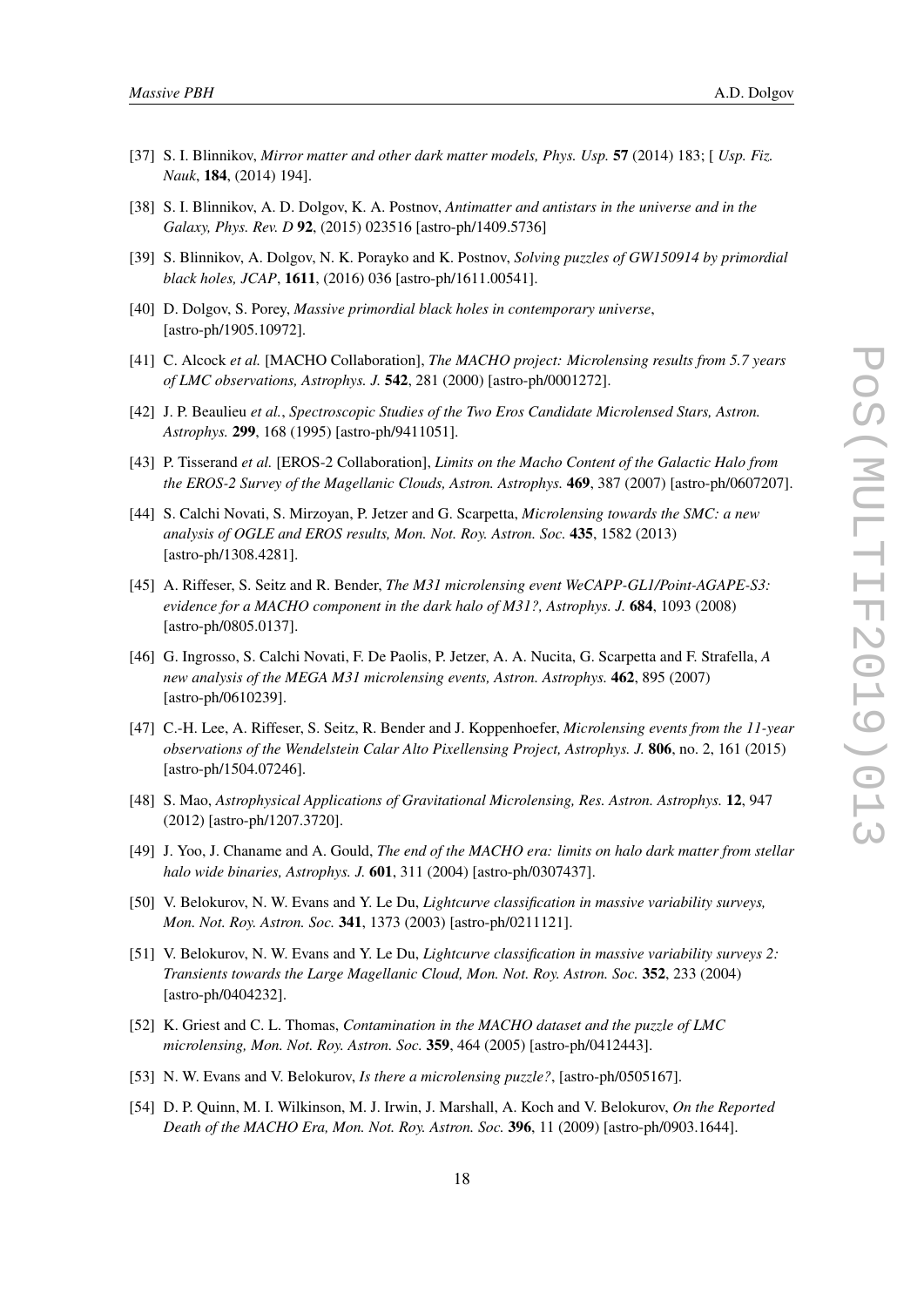- <span id="page-19-0"></span>[55] M. A. Monroy-Rodriguez and C. Allen, *The end of the MACHO era- revisited: new limits on MACHO masses from halo wide binaries, Astrophys. J.* 790, no. 2, 159 (2014) [astro-ph/1406.5169].
- [56] V. S. Berezinsky, V. I. Dokuchaev and Y. N. Eroshenko, *Small-scale clumps of dark matter, Phys. Usp.* 57, 1 (2014) [Usp. Fiz. Nauk 184, 3 (2014)] [astro-ph/1405.2204].
- [57] F. Ozel, D. Psaltis, R. Narayan and J. E. McClintock, *The Black Hole Mass Distribution in the Galaxy, Astrophys. J.* 725 (2010) 1918 [astro-ph/1006.2834].
- [58] L. Kreidberg, C. D. Bailyn, W. M. Farr and V. Kalogera, *Mass Measurements of Black Holes in X-Ray Transients: Is There a Mass Gap, Astrophys. J.* 757 (2012) 36 [astro-ph/1205.1805].
- [59] K. Postnov and N. Mitichkin, *Spins of primordial binary black holes before coalescence, JCAP,* 1906 (2019) 044 [astro-ph/1904.00570].
- [60] K. Postnov, A. Kuranov and N. Mitichkin, *Spins of black holes in coalescing compact binaries, Physics-Uspekhi*, 62 (2019) No. 11, [astro-ph/1907.04218].
- [61] M. Mirbabayi, A. Gruzinov and J. Noreña, *Spin of Primordial Black Holes*, [astro-ph/1901.05963].
- [62] V. De Luca, et al *The initial spin probability distribution of primordial black holes, JCAP* 1905 (2019) 018 [astro-ph/903.01179].
- [63] W. Zheng *et al.*, *A highly magnified candidate for a young galaxy seen when the Universe was 500 Myrs old, Nature,* 489 (2012) 406 [astro-ph/1204.2305].
- [64] D. Coe *et al*, *CLASH: Three Strongly Lensed Images of a Candidate z* ∼ 11 *Galaxy, Astrophys. J.* 762 (2013) 32 [astro-ph/1211.3663].
- [65] Chao-Wei Tsai, P.R.M. Eisenhardt *et al*, *The most luminous galaxies discovered by WISE, Astrophys. J.* 805 (2015) 90 [astro-ph/1410.1751]
- [66] D. Lam *et al, Detection of a Lensed*  $z \approx 11$  *Galaxy in the Rest-Optical with Spitzer/IRAC and the Inferred SFR, Stellar Mass, and Physical Size*, [astro-ph/1903.08177].
- [67] T. Wang *et al.*, *A dominant population of optically invisible massive galaxies in the early Universe, Nature,* 572 (2019) no.7768, 211 [astro-ph/1908.02372].
- [68] T. Hashimoto, et al *The onset of star formation 250 million years after the Big Bang, Nature,* 557 (2018) 392 [astro-ph/1805.05966].
- [69] D. Waters, S. M. Wilkins, T. Di Matteo, Y. Feng, R. Croft and D. Nagai, *Monsters in the Dark: Predictions for Luminous Galaxies in the Early Universe from the BlueTides Simulation, Mon. Not. Roy. Astron. Soc.* 461, no. 1 (2016) L51 [astro-ph/1604.00413].
- [70] F. Melia, *The Premature Formation of High-Redshift Galaxies, Astronom. J.* 147, no.5 (2014) 120 [astro-ph/1403.0908]].
- [71] D.J. Mortlock, *et al*, *A luminous quasar at a redshift of z = 7.085, Nature,* 474 (2011) 616 [astro-ph/1106.6088].
- [72] Xue-Bing Wu *et al*, *An ultra-luminous quasar with a twelve-billion-solar-mass black hole at redshift 6.30, Nature* 518 (2015) 512 [astro-ph/1502.07418].
- [73] M. A. Latif, M. Volonteri and J. H. Wise, *Early growth of typical high redshift black holes seeded by direct collapse, Mon. Not. Roy. Astron. Soc.* 476, no.4 (2018) 5016 [astro-ph/1801.07685].
- [74] Y. Matsuoka *et al*, *Subaru High-z Exploration of Low-luminosity Quasars (SHELLQs). V. Quasar Luminosity Function and Contribution to Cosmic Reionization at z* = 6*, Astrophys. J.* 869 (2018) 150 [astro-ph/1811.01963].